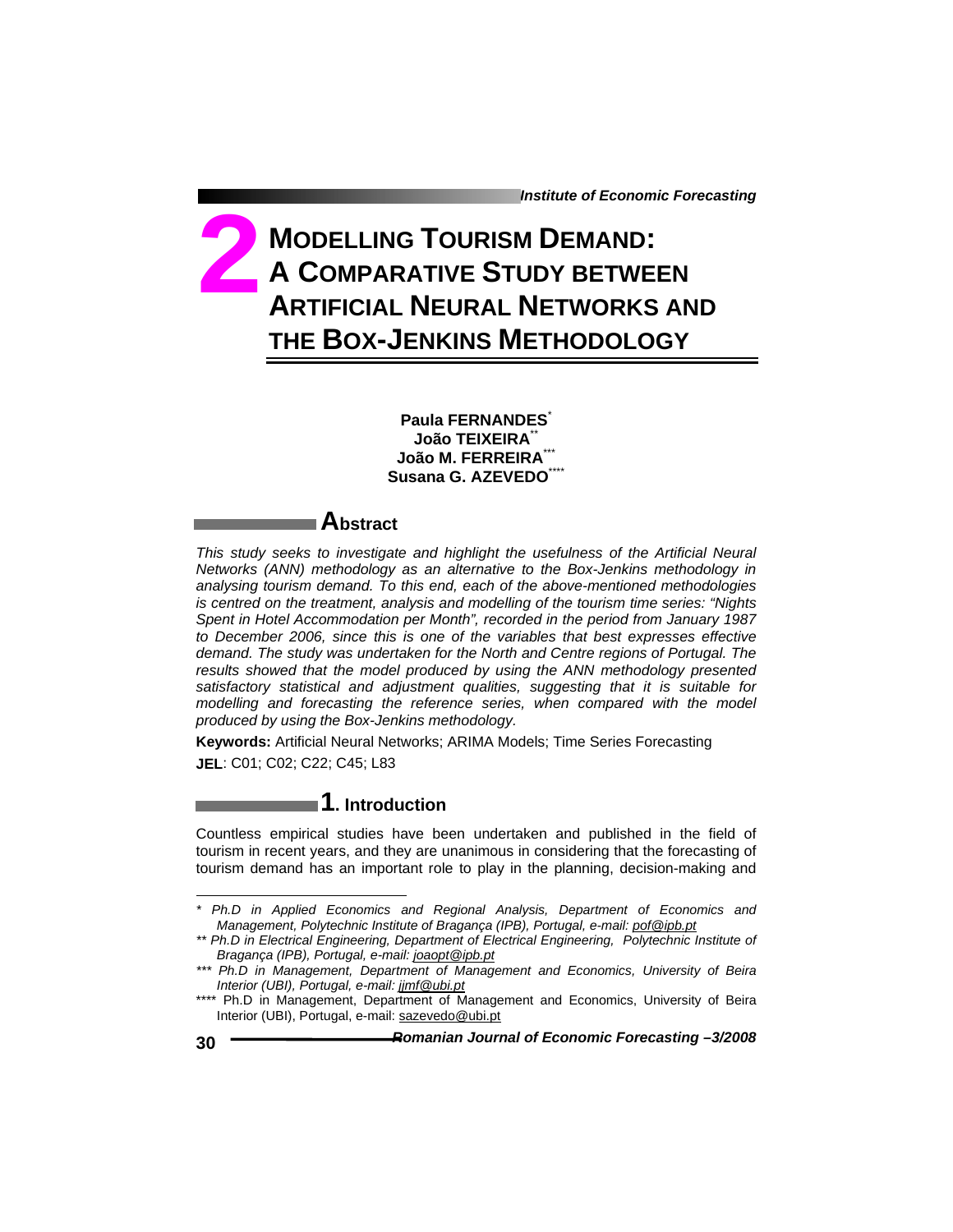control of the tourism sector (Witt and Witt, 1995; Wong, 2002; Fernandes, 2005; Yu and Schwartz, 2006).

Currently available in the field of forecasting are a wide range of methods that have emerged in response to the most varied situations, displaying different characteristics and methodologies and ranging from the simplest to the most complex approaches. The Box-Jenkins forecasting models belong to the family of algebraic models known as ARIMA models, which make it possible to make forecasts based on a given stationary time series. The methodology considers that a real time series amounts to a probable realization of a certain stochastic process. The aim of the analysis is to identify the model that best depicts the underlying unknown stochastic process and which also provides a good representation of its realisation, i.e. of the real time series. Another methodology that has had countless applications in the most diverse areas of knowledge and it has been used in the field of forecasting as an alternative to the classical models involves the use of models based on artificial neural networks. These non-linear models first appeared as an attempt to reproduce the functioning of the human brain, with the complex system of biological neurones being their main source of inspiration.

The aims of this current research are to investigate and highlight the usefulness of the Artificial Neural Networks methodology as an alternative to the Box-Jenkins methodology in analysing tourism demand, and to assess the performance and competitiveness of tourist destinations by main supply markets. The first methodology has aroused great interest in the field of economic and business sciences, since, from the research work undertaken so far, it can be seen that this represents a valid alternative to classical forecasting methods, providing a response to situations that would be difficult to treat through classical methods (Thawornwong and Enke, 2004). Hill *et al.* (1996) and Hansen *et al*. (1999) state that ANNs demonstrate a capacity for improving time series forecasting through the analysis of additional information, reducing its size and lessening its complexity. To this end, each of the above-mentioned methodologies is centred on the treatment, analysis and modelling of the tourism time series: "Nights Spent in Hotel Accommodation per Month". Due to its characteristics, the series Nights Spent in Hotel Accommodation per Month is considered a significant indicator of tourist activity, since it provides information about the number of visitors that have taken advantage of tourist facilities. The study was undertaken for two regions of Portugal: the North and Centre regions. Thus, the analysis undertaken in this research will be based on a study of the Nights Spent per Month recorded in the North region [DRN] and the Nights Spent per Month recorded in the Centre region [DRC]. The data observed cover the period between January 1987 and December 2006, corresponding to 240 monthly observations over the 20 years period.

The current research is structured as follows: after the introduction, the methodologies that are used, namely the artificial neural networks and the Box-Jenkins methodology, will be presented in the second section. Next, the time series "Nights spent per Month by tourists" is described and analysed for the regions under study, with models being built and tourism demand being forecast for the years 2005 and 2006. Finally, in section three, the conclusions will be drawn and possible future developments will be suggested.

Romanian Journal of Economic Forecasting  $-3/2008$  **2008 1201 1201 31**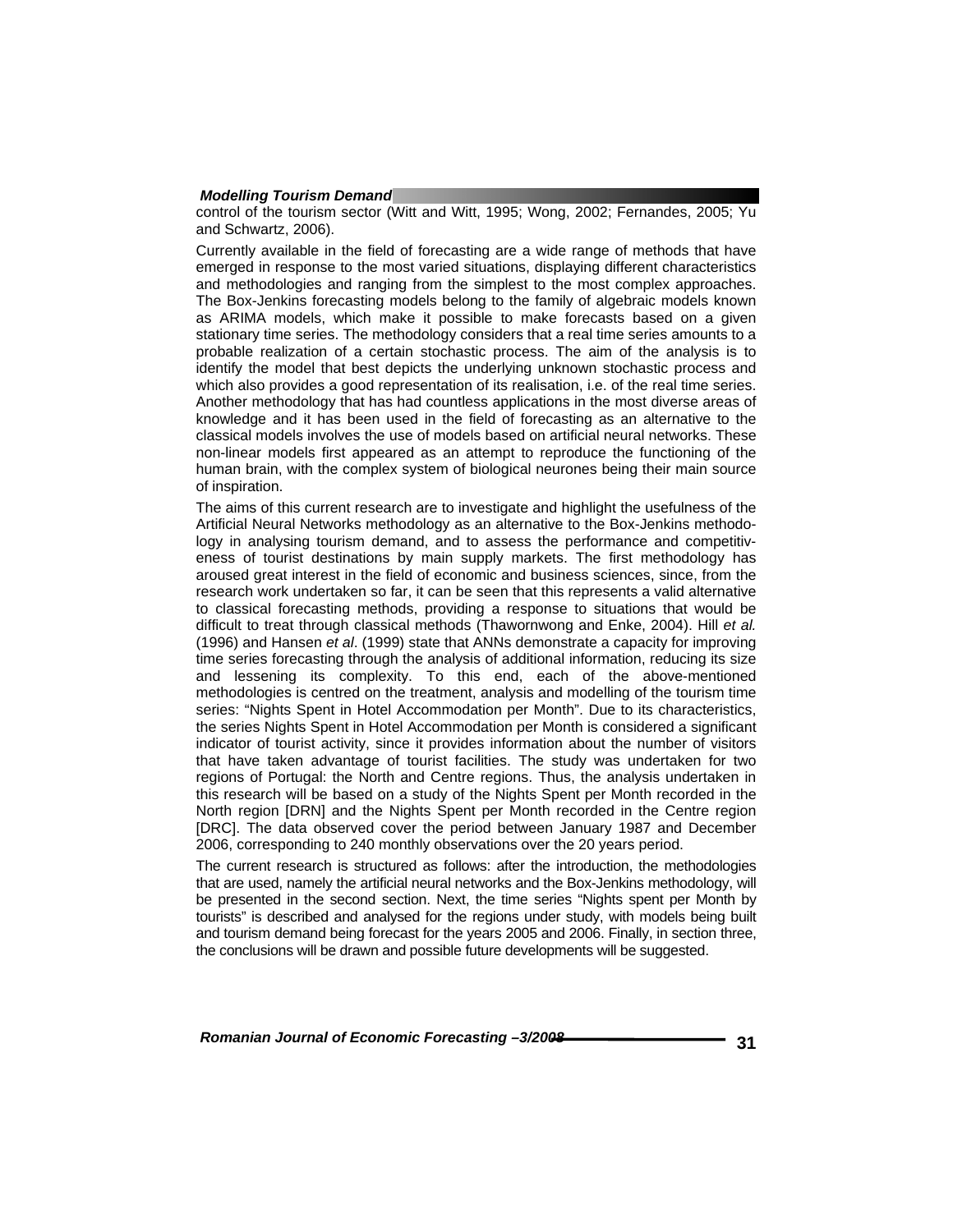*Institute of Economic Forecasting*

## **2. Artificial Neural Networks versus the Box-Jenkins Methodology**

#### *2.1. Methodologies Used*

The methodology proposed by Box and Jenkins, in 1970, makes it possible to undertake an analysis of the behaviour of time series, based on a joint double study: on the one hand, there is an autoregressive component that is established in accordance with the previous statistical history of the variables considered and, on the other hand, there is a treatment of the random or stochastic factors, specified through the use of moving averages. Due to their delineation scheme and operative resolution, these models allow for the incorporation of seasonal analyses and the isolation of the trend component, also making it possible to go deeper into the interrelations between these components, which are integrated into the evolution of the series under study (Parra and Domingo, 1987; Chu, 1998). The models introduced by Box and Jenkins exclusively describe stationary series, or, in other words, series with constant mean and variance over time and autocovariance dependent only on the extent of the phase lag between the variables, so that one should begin by checking or provoking the stationarity of the series (Pulido, 1989). These are the so-called ARIMA (*Autoregressive Integrated Moving Average*) models, which are quite suitable for short-term forecasting and for the case of series that contain seasonal variations (Witt and Witt, 1995).

Thus, in order to use the Box-Jenkins methodology, one must first identify the series and remove the non-stationarity, so that one or more transformations need to be made to the values of the series in order to obtain another stationary series (with transformed original values). Although they preserve the general structure of the series, such transformations have considerable effects on the set of data, making its actual study easier, altering its scale (and possibly diminishing its amplitude), reducing asymmetries, eliminating possible outliers, lessening residuals and finally achieving the aims in question: stabilising variances and linearising trends (Otero, 1993; Fernandes and Cepeda, 2000). After the series has been identified, its parameters need to be estimated and then an assessment must be made of the adjustment. If necessary, a new model will have to be found that better describes the phenomenon in question. Finally, there comes the forecasting phase.

In this sense, the ARIMA model  $(p,d,q)$ , in which  $p$  corresponds to the order of the Autoregressive process (AR), *d* is the number of differences or integrations, and *q* corresponds to the order of the Moving Averages process (MA), is represented by the following expression (Murteira *et al*., 1993; Zou and Yang, 2004):

$$
(1-\phi_1B-\ldots-\phi_pB^p)(1-B)^dY_t=\left(1-\theta_1B-\ldots-\theta_qB^q\right)e_t
$$
 [1]

or also, in a more summarised form, by:

$$
\phi_p(B)\nabla^d Y_t = \theta_q(B)e_t \tag{2}
$$

ARIMA models are normally used with quarterly, monthly or even weekly, daily or hourly data, or, in other words, in a context of short-term forecasting. For such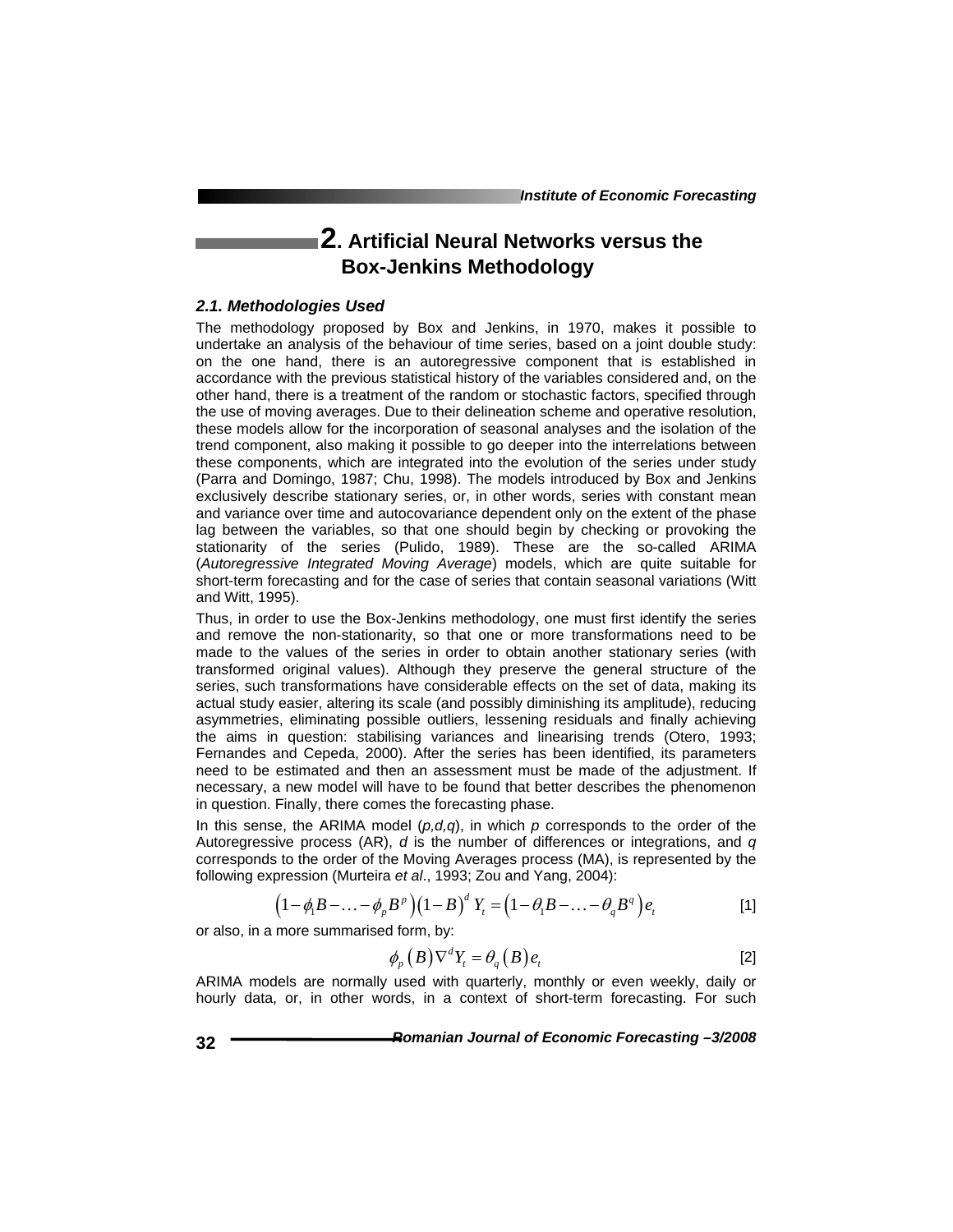purposes, ARIMA models are used to capture seasonal behaviour, in a manner that is identical to the treatment of the regular (or non-seasonal) component of the series. In such applications, it is not usual to work with just one ARIMA model (*p,d,q*), but with the product of the models:  $ARIMA(p,d,q)(P,D,Q)$  in which the first part corresponds to the regular part and the second to the seasonal part, corresponding to the following expression (Murteira *et al*., 1993; Zou and Yang, 2004):

$$
\phi_p(B)\Phi_p(B^s)(1-B)^d(1-B^s)^D Y_t = \theta_q(B)\Theta_Q(B^s)e_t
$$
 [3]

The forecasts made with the ARIMA model, based on historical data, are given by the forecasting function:

$$
Y_t^*(m) = \mathbb{E}\left\{Y_{t+m} / Y_t, Y_{t-1}, Y_{t-2}, \ldots\right\}
$$
 [4]

Another methodology that has been afforded some attention by the scientific community in recent years, showing some advances in the knowledge of management sciences, is based on the use of artificial neural networks (ANN). ANNs are models that are frequently found within the broad field of knowledge relating to artificial intelligence. They are based on mathematical models with an architecture that is similar to that of the human brain. A neural network is composed of a set of interconnected artificial neurons, nodes, perceptrons or a group of processing units, which process and transmit information through activation functions. The connections between processing units are known as *synapses*. The functions most frequently used are the linear and the sigmoidal functions - the logistic and hyperbolic tangent functions - (Rodrigues, 2000; Fernandes, 2005). It should also be mentioned that the neurons of a network are structured in distinct layers (better known as the input layer, the intermediate or hidden layer and the output layer), with the ones most commonly used for the forecasting of time series being the multi-layers or  $MLP<sup>1</sup>$  (Bishop, 1995), so that a neuron from one layer is connected to the neurons of the next layer to which it can send information, Figure 1, (Fernandes, 2005). Depending on the way in which they are linked between the different layers, networks can be classified as either feedback networks<sup>2</sup> or *feedforward* networks<sup>3</sup>.

The specification of the neural network also includes an error function and an algorithm to determine the value of the parameters that minimise the error function. In this way, there are two central concepts: the physical part of the network, or, in other words, its architecture, and the algorithmic procedure that determines its functioning, or, in other words, the way in which the network changes according to the data provided by the environment (Haykin, 1999).

l

Romanian Journal of Economic Forecasting -3/2008 **<b>2008 1997 233** 

*<sup>1</sup> Multilayer Perceptron.* 

*<sup>2</sup> The connections allow information to return to places through which it has already passed and also allow for (lateral) inter-layer connections (Fernandes, 2005).* 

*<sup>3</sup> Information flows in one direction from one layer to another, from the input layer to the hidden layer and then to the output layer (Fernandes, 2005).*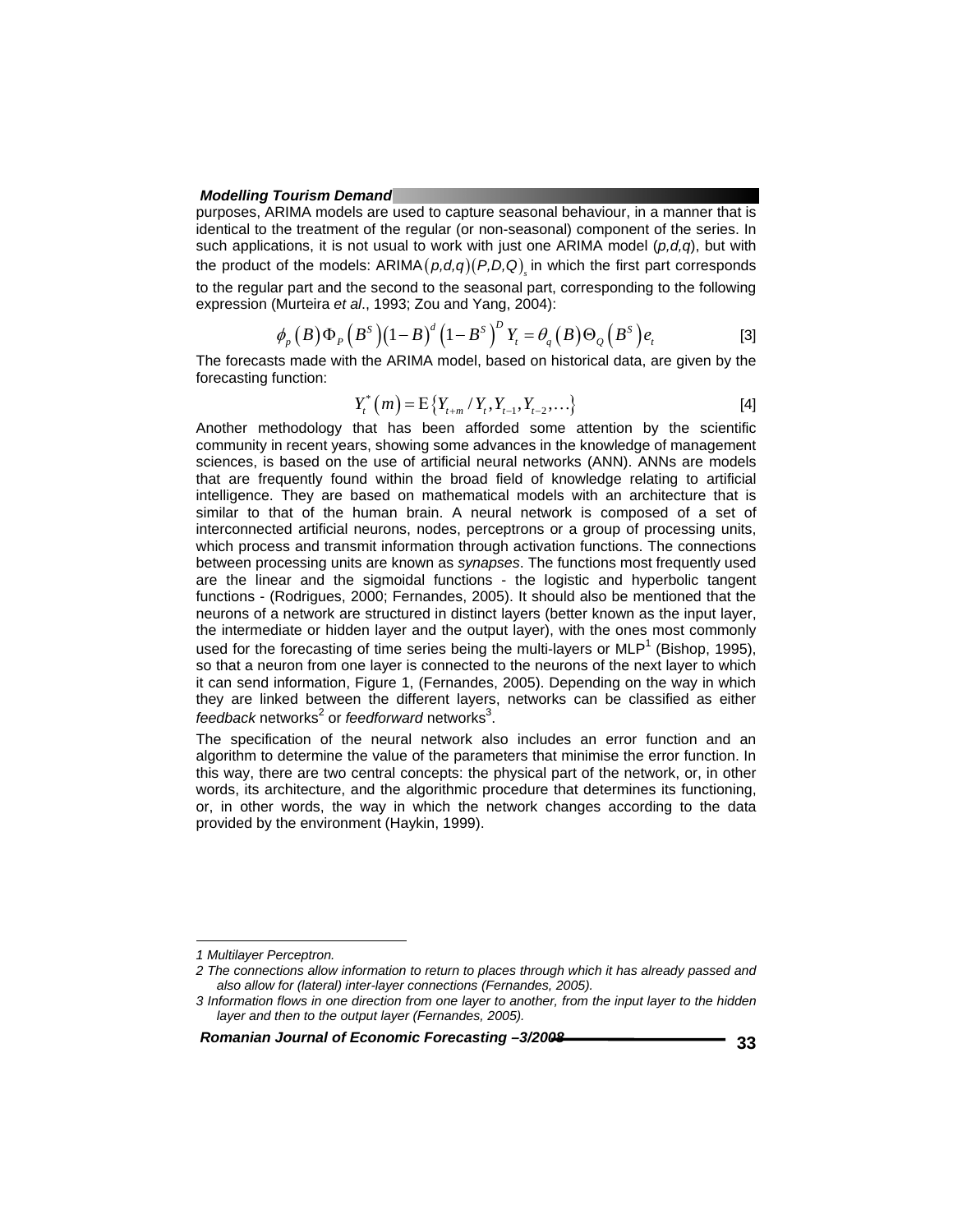#### **Figure 1**

### **Structure of a** *Feedforward* **Artificial Neural Network**



It is also important to mention that for the ANNs to learn with experience they have to be submitted to a process known as training, for which there are different training algorithms. One of the most frequently used algorithms in the forecasting of time series is the *backpropagation*<sup>1</sup> algorithm or its variants, which are distributed into two classes: (i) supervised and (ii) unsupervised (Haykin, 1999). For the first case, during the training process, there is a "teacher" that provides a set of training cases, and a training case consists of an input vector *X* and the corresponding output vector *Y* . Learning involves the minimisation of the output error, which is achieved by adjusting the weights of the connections according to a certain rule. In the second case, there is a set of inputs, so that the training algorithm tries to group the data according to patterns presented by these, thus following a rule of self-organisation (Haykin, 1999; Fernandes, 2005).

In short, a value produced by a *feedforward* network, with a hidden layer, can be expressed as follows (Fernandes and Teixeira, 2007):

$$
Y_{t} = b_{2,1} + \sum_{j=1}^{n} \alpha_{j} f\left(\sum_{i=1}^{m} \beta_{ij} y_{t-i} + b_{1,j}\right)
$$
 [5]

where: *m*, number of nodes in the input layer;

*n* , number of nodes in the hidden layer;

*f* , sigmoidal activation function;

 $\{\alpha_i, j = 0,1,\ldots,n\}$ , vector of weights that connects the nodes of the hidden layer to those of the output layer;

-

*<sup>1</sup> This algorithm seeks the minimum error function in the demand space of the weights of the connections between the neurones, being based on gradient descent methods. The combination of weights that minimises the error function is considered to be the solution for the learning problem. The description of the algorithm can be analysed in Rumelhart and McClelland (1986) and Haykin (1999).*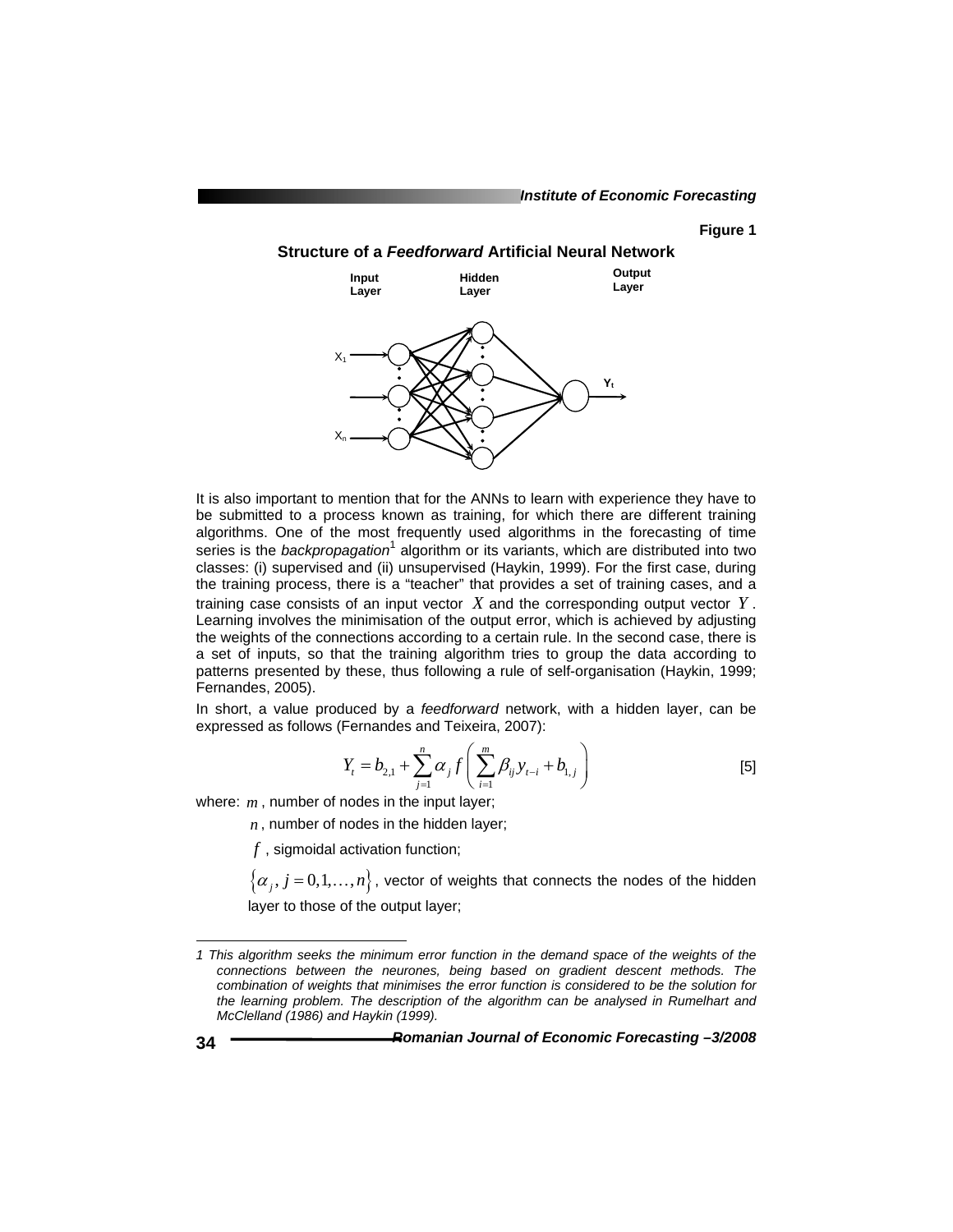$\{\beta_{ii}, i=0,1,\ldots,m; j=1,2,\ldots,n\}$ , weights that connect the nodes of the input layer to those of the hidden layer;

 $b_{21}$  and  $b_{1i}$ , indicate the weights of the independent terms (*bias*) associated

with each node of the output layer and the hidden layer, respectively.

The equation also indicates the use of a linear activation function in the output layer.

#### *2.2. Presentation and Analysis of the Time Series Behaviour*

The series Nights Spent in Hotel Accommodation per Month is considered a significant indicator of tourist activity, since it provides information about the number of visitors that have taken advantage of tourist facilities, in this case in the North and Centre regions of Portugal.

Thus, the analysis undertaken in this research will be based on a study of the series Nights Spent per Month recorded in the North region [DRN] and Nights Spent per Month recorded in the Centre region [DRC]. The data observed cover the period between January 1987 and December 2006, corresponding to 240 monthly observations over the 20-year period (see Appendix A, Tables A.1 and A.2). The values of the series were provided by the Portuguese National Statistical Office (INE).

The two series are shown in Figure 2, so that it can easily be seen from their behaviour that there are irregular oscillations suggesting a non-stabilisation of the average and the presence of seasonality (maximum values in the summer months and minimum values in the winter months), i.e. the values of the nights spent in hotel accommodation depend on the time of year.

**Figure 2** 

#### **Overnights in the North and Centre regions of Portugal, from 1987:01 to 2006:12**



#### *2.3. Construction of the Models*

*2.3.1. The ARIMA Model* 

In order to apply the Box-Jenkins methodology, the time series need to be converted into stationary series in the first phase. Thus, with a view to stabilising the variance of the series, these were transformed by applying the natural logarithm to each one: LRN and LRC, respectively for the North region and for the Centre region.

Romanian Journal of Economic Forecasting -3/2008 **<b>2008 1997 2008 2008**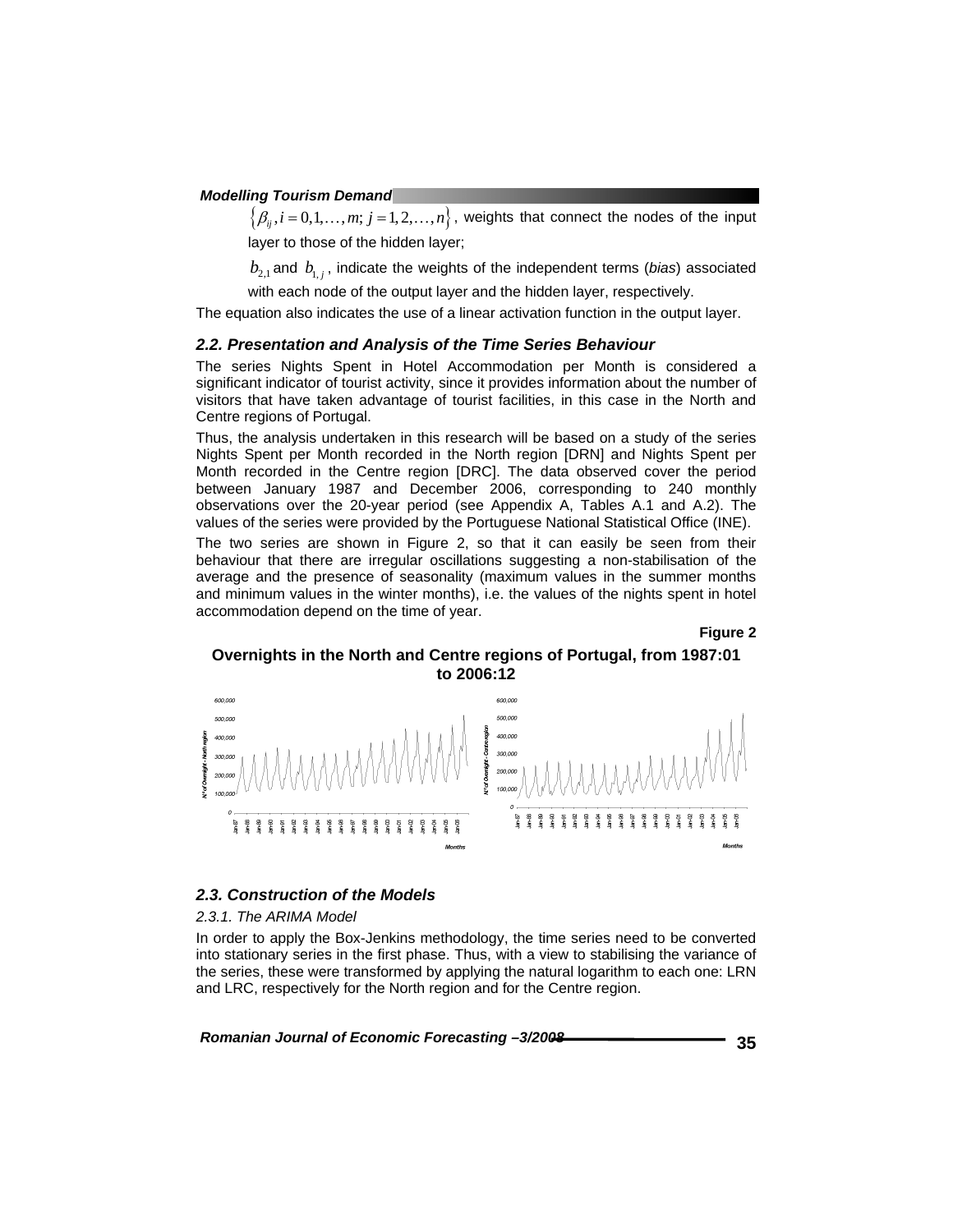#### **Figure 3**

**Transformed Original Data, for the period from 1987:01 to 2006:12** 



From the analysis of Figure 3, one may see that the series continue to be nonstationary, but some stabilisation was achieved in terms of variance, while an increasing trend was also noted, together with the existence of periodical movements. Thus, in continuing the study of the series, the whole analysis will be based on the transformed series and the period from January 1987 to December 2004. The years 2005 and 2006 will only be considered in order to analyse the performance of the constructed model, or, in other words, they will be used as a test group.

Since after the transformation had been made with the application of the natural logarithm it was not possible to convert the series into stationary series, another transformation had to be made through the use of differencing<sup>1</sup>.

The series under study was made stationary through the application of a simple differencing  $\begin{bmatrix} \nabla Y_t = Y_t - Y_{t-1} = (1-B)Y_t \end{bmatrix}$  and a seasonal differencing  $\left[\nabla_s Y_t = Y_t - Y_{t-s} = (1 - B^s) Y_t\right]$  This is the same as saying that successive transformations and differencings were applied between the observations separated by the seasonal period (every 12 months), with the previous series being transformed into new series. Thus, the results of the new series, which will be used as the basis for the application of the Box-Jenkins methodology, are given by the expressions, for the North region [6] and the Centre region [7]:

$$
(1 - B12)(1 - B) LRNt
$$
 [6]

$$
(1 - B12)(1 - B) LRCt
$$
\n<sup>[7]</sup>

The following phase requires the identification of the models. This process is based on the analysis of the correlograms of the Autocorrelation Functions (ACF) and the Partial Autocorrelation Functions (PACF). The identification of the seasonal and nonseasonal components is made separately by resorting to theoretical models (Otero, 1993; Fernandes, 2005).

l

*<sup>1</sup> It is advisable to minimise the differentiations of the data (in order to avoid overdifferencing), since differencing gives rise to an increase in the variance of the forecasting error (Murteira et al., 1993; González, 1999).*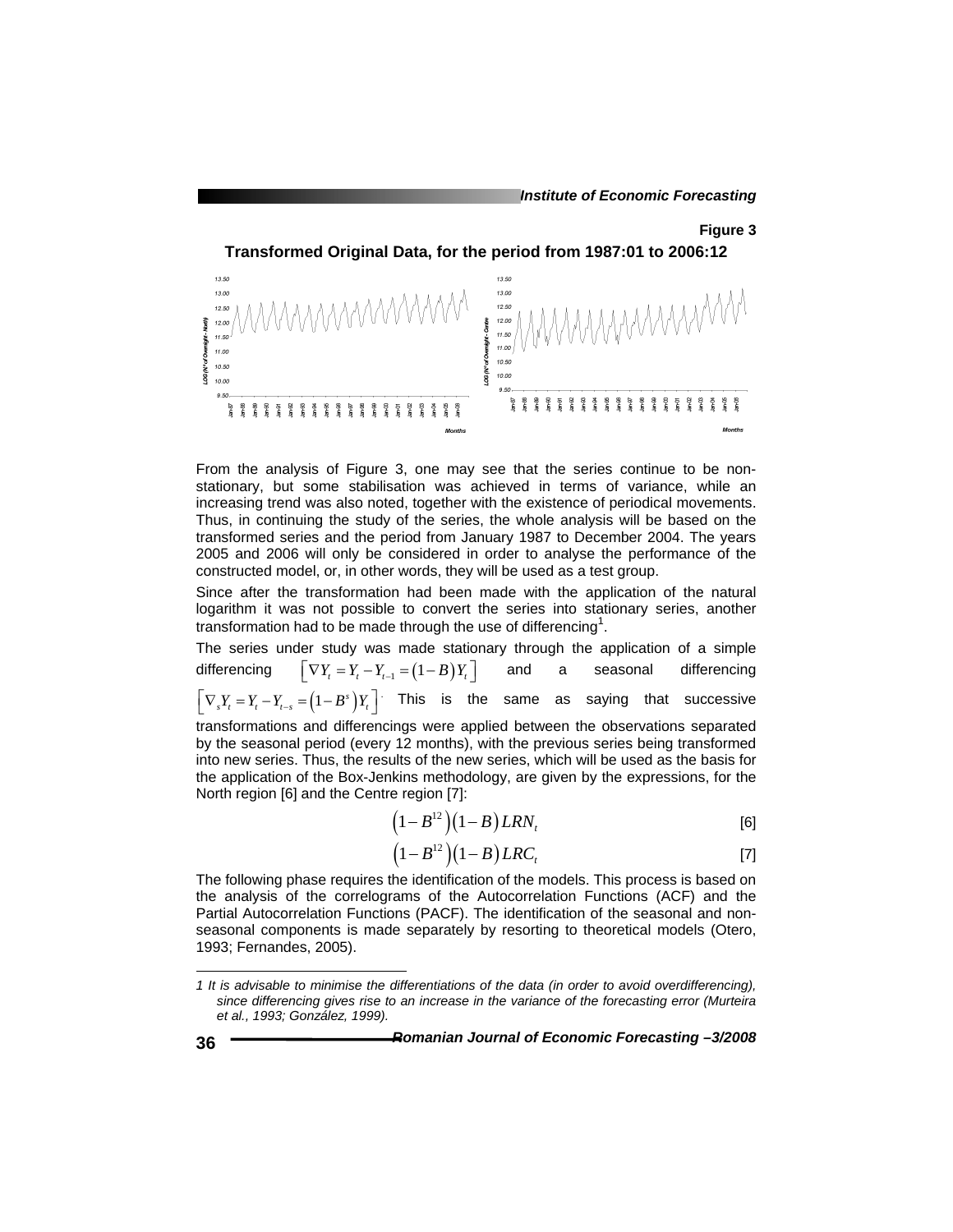Observing the ACF and PACF for the two series, after simple and seasonal differencing based on a 95% confidence interval, Figure 4 would seem to suggest, for both series:

- (i) an ARMA (0,1) process, for the non-seasonal component, since, for both series, the first estimation coefficient of the ACF is significant, with the rest tending towards zero, while the initial values of the PACF are significant, and fall away exponentially;
- (ii) as far as the seasonal component is concerned, the estimated ACF and PACF also suggest an ARMA process (0,1) in view of the values of the ACF estimated for the lags 12 and 24 (the first one being significant, whilst the second one has no expression) and in view of the values of the PACF for the same lags, both of which are significant.

#### **Figure 4**

#### **Estimated ACF and PACF of the series after simple and seasonal differencing for the two regions**



The analysis undertaken previously suggests the same models for both series,  $M1 = ARIMA(0,1,1) \times (0,1,1)$ , and  $M2 = ARIMA(1,1,1) \times (1,1,1)$ , ...

Once the ARIMA models that are best suited to the series have been identified, the values of the parameters of the linear functions that define them need to be determined. The method used for estimating the parameters  $\phi$  and  $\theta$  is the least square method, with the following results being obtained (Table 1).

#### **Table 1**

**ARIMA Models Summary**  ARIMA Models Models per Region Parameters | Lags Coefficient Standard Deviation *t*-*ratio p*-value White Noise Standard Deviation Moving Average M1 North Moving 1 0.654218 0.0534728 12.2346 region  $(MRN<sub>1</sub>)$  Moving Average 12 0,757521 0,0446032 16,9835 0,000000 0.000000 0.0574563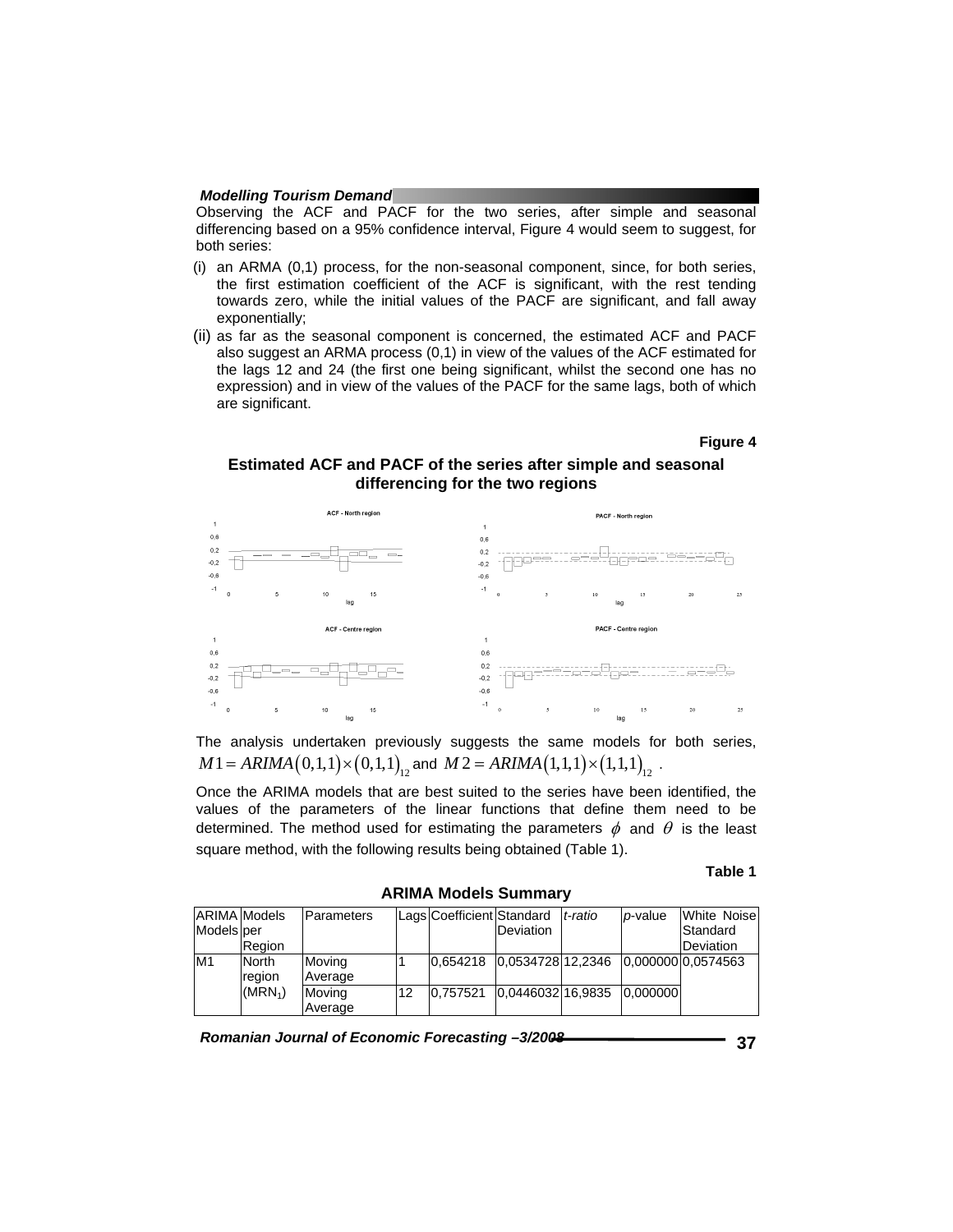#### *Institute of Economic Forecasting*

|                | Centre<br>region              | Moving<br>Average |    | 0.602289           | l0.0548320l10.9842 |            |          | 0.000000 0.0829513          |
|----------------|-------------------------------|-------------------|----|--------------------|--------------------|------------|----------|-----------------------------|
|                | (MRC <sub>1</sub> )           | Moving<br>Average | 12 | 0.662380           | 0.0520395112.7284  |            | 0.000000 |                             |
| M <sub>2</sub> | <b>North</b>                  | Autoregressive 1  |    | 0,132364           | 0.104493           | 1,26673    |          | 0,206742 0,0573292          |
|                | region<br>(MRN <sub>2</sub> ) | Moving<br>Average |    | 0.733003           | 0.070979           | 10.327     | 0.000000 |                             |
|                |                               | Autoregressive 12 |    | -0.125477 0.095449 |                    | $-1.31459$ | 0.190167 |                             |
|                |                               | Moving<br>Average | 12 | 0.703627           | 0.066186           | 10,6309    | 0.000000 |                             |
|                | Centre                        | Autoregressive 1  |    | 0,008005           | 0.117814           |            |          | 0.067954 0.945891 0.0833587 |
|                | region<br>(MRC <sub>2</sub> ) | Moving<br>Average |    | 0.600721           | 0.094128           | 6.38196    | 0.000000 |                             |
|                |                               | Autoregressive 12 |    | -0,012083 0,110839 |                    | 0.109013   | 0.894630 |                             |
|                |                               | Moving<br>Average | 12 | 0.658766           | 0.080228           | 8.21113    | 0.000000 |                             |

The analysis of the statistical difference estimated for model 1 (M1), for the two series, shows that the two models are significantly different from zero, at the 5% significance level, or, in other words, the t ratios for the estimated parameters lead to the conclusion that both coefficients are statistically significant, which is the same as saying that the absolute values for the t ratio are higher than 1.96 for each estimated parameter, so that it can be said that the coefficients are statistically significant and must remain in the model (Table 1). The same is not true for model 2 (M2), since it is proved that the coefficients associated with the components AR(1) and AR(12) do not allow for the rejection of the null hypothesis of the theoretical parameter, or, in other words, the values of the *t* statistic that are lower than 1.96 allow for the conclusion that the coefficients are not statistically significant, so that, taking the principle of parsimony into account, such parameters must be excluded from the models.

As far as the invertibility of the two components - seasonal and non-seasonal - are concerned, the conditions of invertibility exist for both models, since the estimates of the parameters of the components of the moving averages are, as a module, lower than unity. The autoregressive processes are invertible by nature.

Given that the model M2 showed fragile characteristics, it does not take us any further forward in the analysis and the analysis will only be continued for model M1 (for both regions), with this being the model selected for the Box-Jenkins methodology.

Thus, once the statistical quality of the model has been assessed, it is important to assess the quality of the adjustment, which is based on the analysis of the respective residuals. In fact, if this correctly explains the series in question, the estimated residuals will behave in a similar fashion to that of a white noise.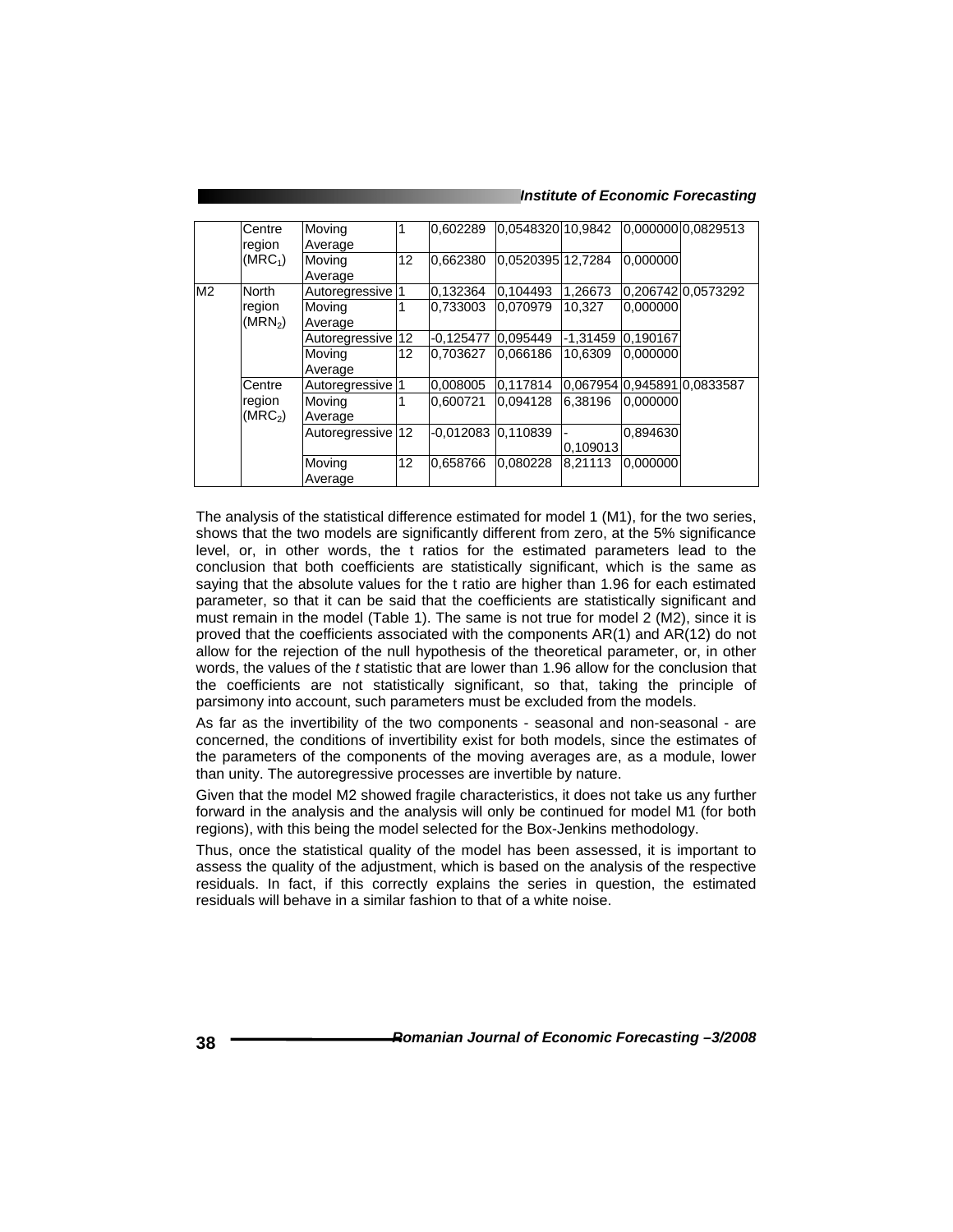**Figure 5** 





From the analysis of Figure 5, some atypical residuals can be noted for the North region for the years 1992, 1997, 2001, 2002 and 2004, as well as some fluctuations in the months of March and April. This last occurrence may be due to the fact that Easter is a movable holiday. As far as the residuals corresponding to the year 1992 (July and August) are concerned, these may be justified by the Gulf War, and, in the case of 1997, for the same months, by the instability of the Russian market and the conflict in the Balkans. For 2001, the behaviour of the residuals may be based on the fact that, in that year, the city of Porto was the European Capital of Culture, as well as the fact that the historic centre of the city of Guimarães and the Alto Douro Wine Region had been classified by UNESCO as World Cultural Heritage sites. These two factors undoubtedly aroused the curiosity of both Portuguese and foreign tourists, encouraging them to visit the North region. Once UEFA's decision to make Portugal the host country for EURO2004 - the European Football Championship - became known, and after the aggressive promotional campaign in other European countries had begun in earnest in 2002, a possible justification can be found for the behaviour of the residuals for 2002 and 2003. In 2004, and for the months of May and June, coinciding with EURO2004, the behaviour of the residuals is justified by the holding of this sports event, since 5 of the 10 football stadiums used for the tournament are situated in the North region.

Further based on Figure 5, and now undertaking the analysis for the Centre region, for 1989, 1990 and 1997, the behaviour of the residuals may be justified by the movable Easter holiday, since this took place in the months of March and April. For June 1992, justification may be found in the Gulf War, leading tourists to choose the Centre region for their holidays, and in January 2003, the behaviour may be based on the fact that in recent years the local authorities of the Centre region have been investing more heavily in the promotion and organisation of cultural events, as well as in creating better facilities for winter sports, namely skiing and snowboarding, which attract people to the region, essentially in the winter months.

Thus, since the suitability of the residuals of model M1 had been explained for the two regions, an overall analysis was made of the residuals using Box-Pierce statistics. For the model of the North region and for the lag 24, the Q-value was 16.6893 and the p-value 0.780268; for the model of the Centre region and for the lag 24, the Q-value was 25.5231 and the p-value was 0.272722. It may therefore be concluded that one can accept the idea that the residuals of the estimated models follow the pattern of a white noise since the p-values associated with the Box-Pierce contrast test are different from zero.

Romanian Journal of Economic Forecasting  $-3/2008$  **2008 1998 1998 29 39**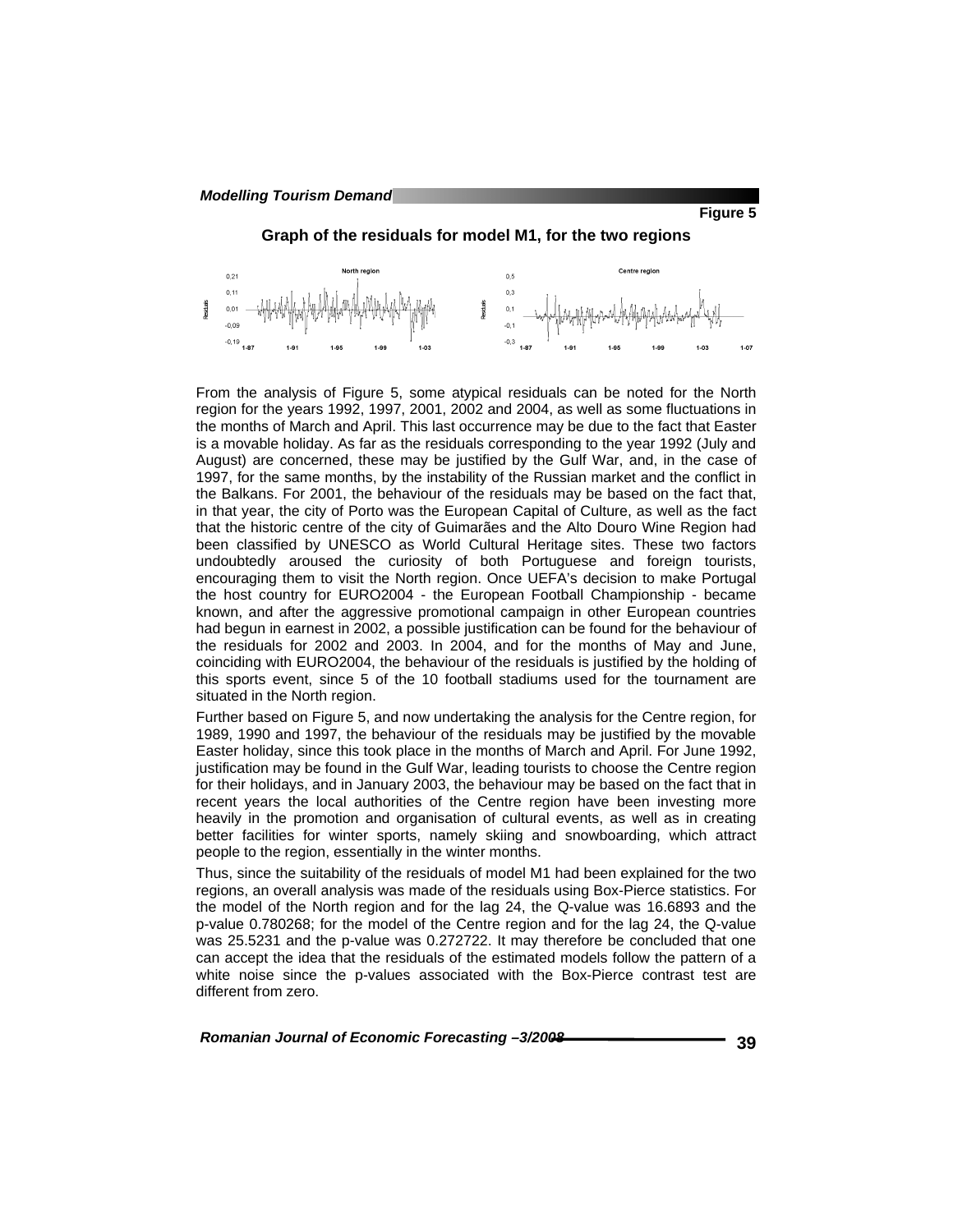To sum up, bearing in mind the different criteria analysed for the assessment of the models, it may be said that, for each of the regions, the models are expressed by the following equations:

$$
MRN_1 = \nabla \nabla_{12} LRN = (1 - 0, 654218B) (1 - 0, 757521B^{12}) e_t
$$
  
\n
$$
\begin{bmatrix} t_1 = 12, 2346 \end{bmatrix} \quad \begin{bmatrix} t_{12} = 16, 9835 \end{bmatrix}
$$
 [8]

$$
MRC_1 = \nabla \nabla_{12} LRC = (1 - 0,602289B)(1 - 0,662380B^{12})e_t
$$
  
\n[ $t_1 = 10,9842$ ] [ $t_{12} = 12,7284$ ] [9]

It should be stressed that this provides conclusive proof that the most appropriate model for capturing the behaviour of a series is forecasting, which in this way determines the effectiveness of the study. This procedure will be undertaken in section 2.4.

#### *2.3.2. Artificial Neural Networks Model*

The ANN model selected for the case study of each of the series DRN, North region, and DRC, Centre region, was of the multi-layer type, in which three layers are used: input layer, hidden layer and output layer, with a structure of the feedforward type. The logistic sigmoidal activation function [Logsig] was used in the hidden layer, while the linear activation function was used in the output layer, as this is the one that provides the best results for architectures of this type. The resilient backpropagation algorithm, a variant of the backpropagation training algorithm, was used for training the network. The selection of this algorithm was based on the fact that it had produced satisfactory results in studies undertaken by the authors Fernandes (2005) and Fernandes and Teixeira (2007). The networks used in this study have the following architecture: 12 nodes in the input layer, corresponding to the last 12 values of the series, 4 nodes in the hidden layer and 1 in the output layer, corresponding to the forecast of the value for the following month, or in other words (1-12;4;1). The estimation/forecast was produced on a monthly basis, i.e. it is a one-step-ahead forecast*.* The training process used for updating the weights was the batch training method.

The time series with the original data were divided into three distinct groups: the training group (the first 216 observations for the DRN series and 216 observations for the DRC series, considering that the observations used for the validation were not considered in the training); the validation group (12 observations, corresponding to the year 2004 for the DRN series; for the DRC series the observations used were: January 1999, February 2004, March 2002, April 1996, May 2003, June 2000, July 1998, August 2004, September 1997, October 2001, November 1994 and December 2003; it was decided to extract these observations for the DRC series as they were believed to be a 'good' representation of the total group, given its behaviour and because of the authors' knowledge of the phenomenon under analysis); and the test group (24 observations, corresponding to the years 2005 and 2006).

It should be stressed that a pre-processing was undertaken of the input data and output data, corresponding only to a normalisation between -1 and 1, for both series. After this processing, each of the series was trained with the introduction of more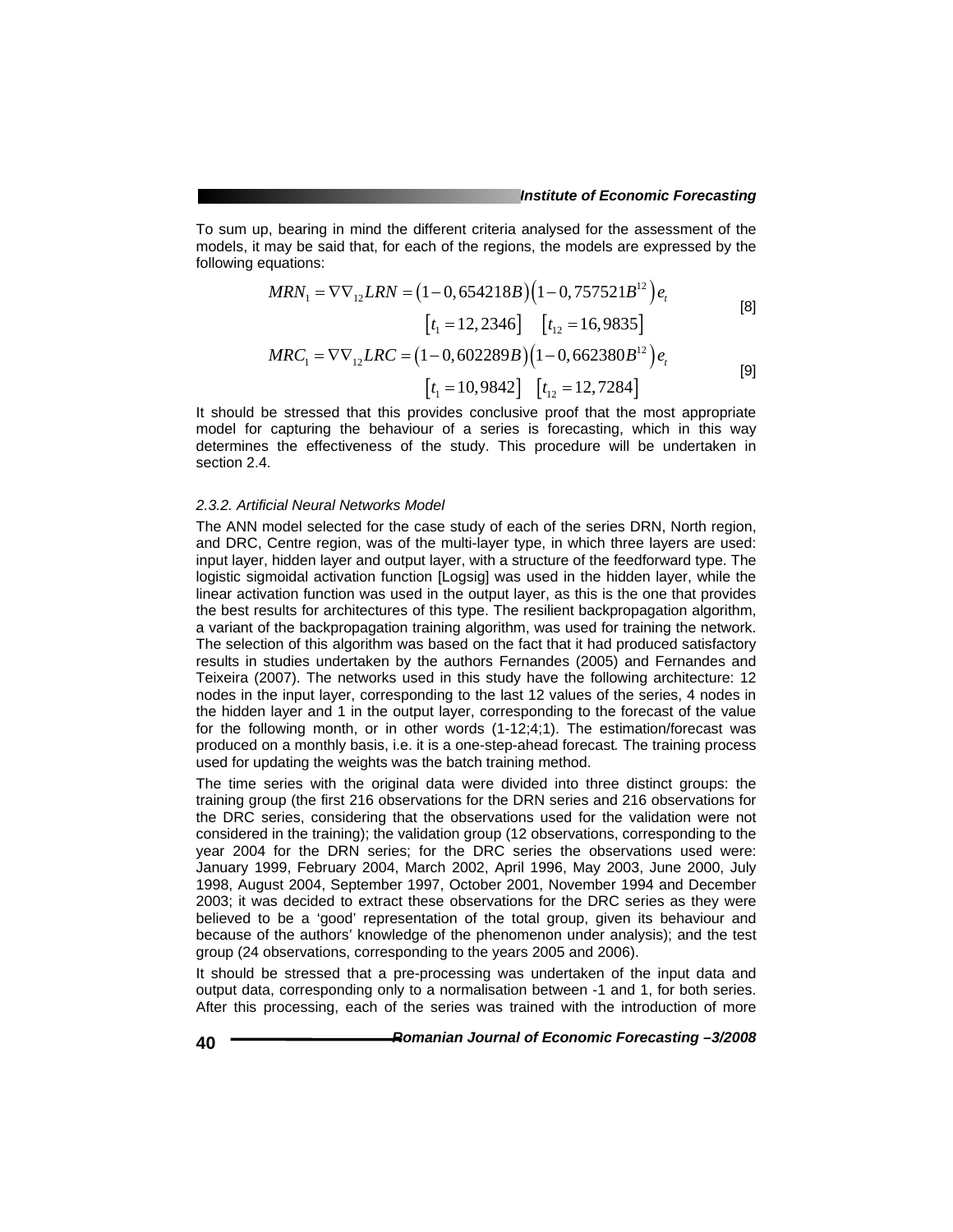variables into the models, the highest value of the series plus the average of the observed data, in the first stage. In the second stage, since no satisfactory results were obtained, besides the use that was made of the variables mentioned earlier, the drift - difference - of the peaks was also included in the model. Again, no satisfactory results were obtained for the validation group, for both series, so that it was decided to use another type of pre-processing, passing to the logarithmic domain. Improvements were noted in the final results produced for the two series, although these improvements were not significant in the case of the DRC series. Since the problem for the DRN series had been solved - minimised - another pre-processing procedure had to be tried for the DRC series, with the aim of "cleaning" this series. It was therefore decided to apply a simple differencing and another seasonal differencings to the series in the logarithmic domain, or, in other words, successive transformations and differencing were applied between the observations separated by the seasonal period (every 12 months). More satisfactory results were obtained, transforming the DRC series into a new series. In this way, the new series that served as a basis for the whole study were: the DRN series in the logarithmic domain and the DRC series in the logarithmic domain with the application of one simple and another seasonal differencing.

For each of the situations described earlier, 250 training sessions were realised, selecting the results from the best training session and choosing the ANN with the best results in the validation group, for each of the series. It should also be mentioned that the validation group was used for each of the series, to interrupt learning iterations when the performance in this group did not improve after 5 successive iterations. The realisation of several training sessions is justified because the initial values of the weights are different in each training session, with different solutions also being arrived at, so that these may have significantly different performances. The criterion used for choosing the best model, for each of the series under analysis, was the root mean square error (RMSE<sup>1</sup>) in comparing the results obtained by the network with the values observed.

The different choices tried out and described in the previous paragraphs were based on the research work undertaken by Faraway and Chatfield (1998), Thawornwong and Enke (2004), Fernandes (2005), Fernandes and Teixeira (2007).

#### *2.4. Forecasting Tourism Demand: Analysis of the Results*

In this section, the results for the test group (years 2005 and 2006) will be analysed, comparing the values observed with the values forecast for the two series and using the two methodologies. Later, the forecasts produced for the years 2005 and 2006 will also be analysed and compared with the nights spent in hotel accommodation per month recorded during these same years. It should be mentioned that the forecasting for the months of the years 2005 and 2006 was undertaken without using as an input any value observed for the year in question. Instead, the values previously forecast for that year were used as the inputs corresponding to the months of that year. Equations [4] and [5] were the ones used for calculating the forecasts for each of the

l  $\frac{1}{2}$   $\sum_{i=1}^{n} (A_i - P_i)^2$ <br>RMSE =  $\sqrt{\sum_{i=1}^{n} (A_i - P_i)^2}$ ; where : A, original value in the period t; P, forecast value in the period t; n, total number of observation used. *n*  $\underline{f}$   $\xrightarrow{t_1}$ <br>  $\xrightarrow{t_1}$ ; where :A<sub>t</sub>, original value in the period t; P<sub>t</sub> *A P*  $RMSE = \sqrt{\frac{\sum_{i=1}^{n} (A_i - P_i)^2}{n}}$ ; where : A<sub>1</sub>, original value in the period t; P<sub>1</sub>, forecast value in the period t; n, total number of observation used  $=\sqrt{\frac{\sum_{t=1}}{x}}$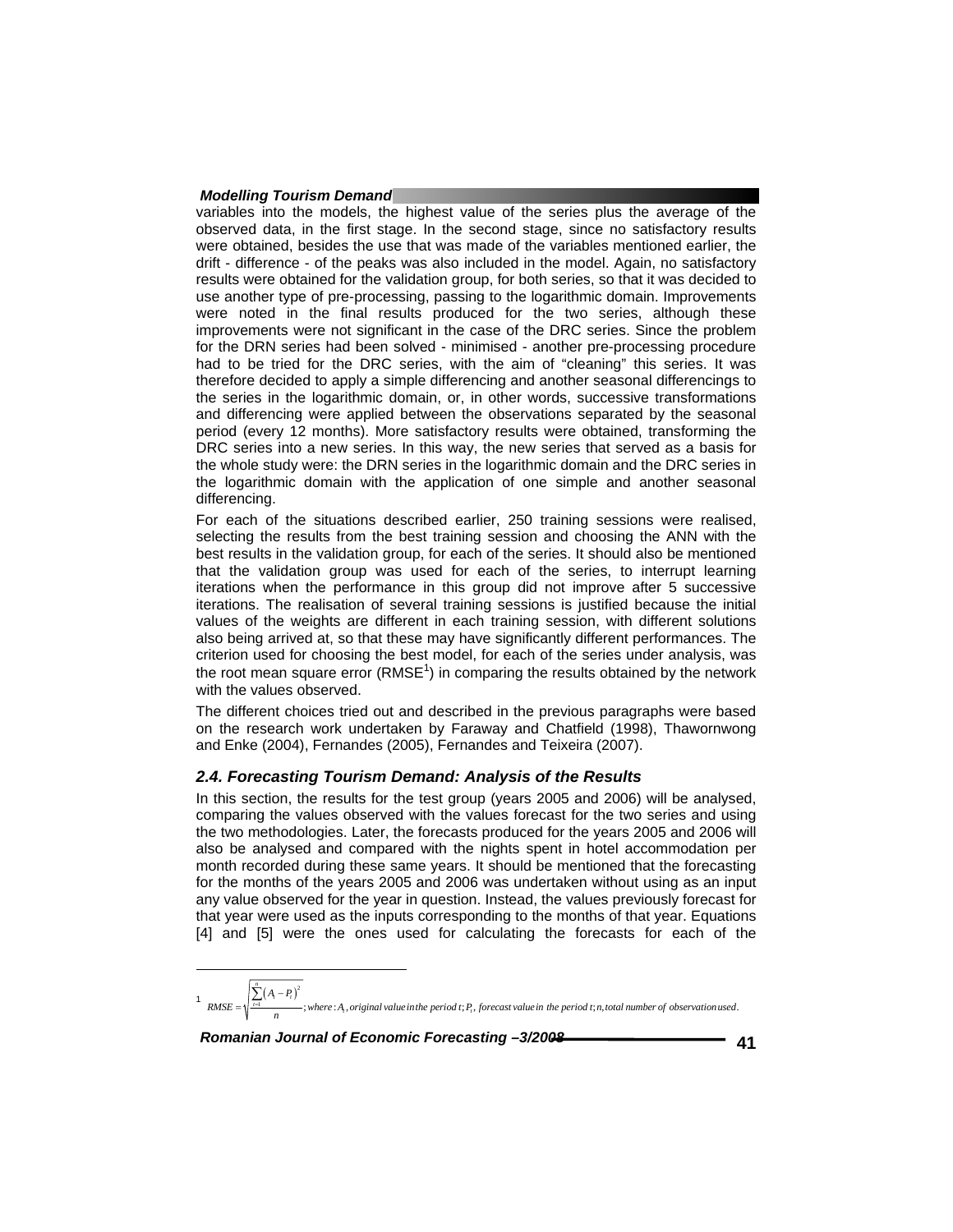methodologies used, Box-Jenkins and Artificial Neural Networks, respectively, which furthermore were based on the inverse process of the transformations made.

Through this analysis, the aim was to check whether the models found continue to accompany the oscillations of the series and to produce acceptable forecasts for tourism demand, for the regions under study.

Thus, with the aim of observing whether the chosen model produces acceptable forecasting errors, the following criteria will be calculated for the forecasting errors: absolute percentage error (APE) and the mean absolute percentage error (MAPE), given by the equations:

$$
APE = \left| \frac{Y_i - P_i}{Y_i} \right|; Y_i, observed \text{ value and } P_i, forecast \text{ value.}
$$
 [10]

$$
MAPE = \frac{1}{n} \sum_{i=1}^{n} \left| \frac{Y_i - P_i}{Y_i} \right|; Y_i, observed \text{ value and } P_i, forecast \text{ value.}
$$
 [11]

The criterion adopted for analysing the quality of the values forecast with each of the models was based on the MAPE classification proposed by Lewis (1982), which is presented in the following table.

**Table 2** 

**MAPE Criterion for the Assessment of a Model, Lewis (1982)** 

| M1 (%)    | Classification of the |  |  |
|-----------|-----------------------|--|--|
|           | Forecasts             |  |  |
| 10<       | <b>High Accuracy</b>  |  |  |
| $10 - 20$ | Good Accuracy         |  |  |
| 20-50     | Reasonable Accuracy   |  |  |
| >50       | Unreliable            |  |  |

With the aim of assessing the model's predictive capacity, forecasts were made for the years 2005 and 2006, which can be seen in Figure 6 and Table A.3, in the Appendix.

If one analyses Figure 6, one may see that the values estimated by the models accompany the behaviour of the original series, or, in other words, the models obtained succeed in accompanying the oscillations of the series with the number of Nights Spent per Month in Hotel Accommodation in both the North region and the Centre region of Portugal. However, for both regions, there was a significant gap in some months between the forecast values and those that were actually observed, which makes it possible to say the model did not manage to incorporate some facts occurring in the years under analysis.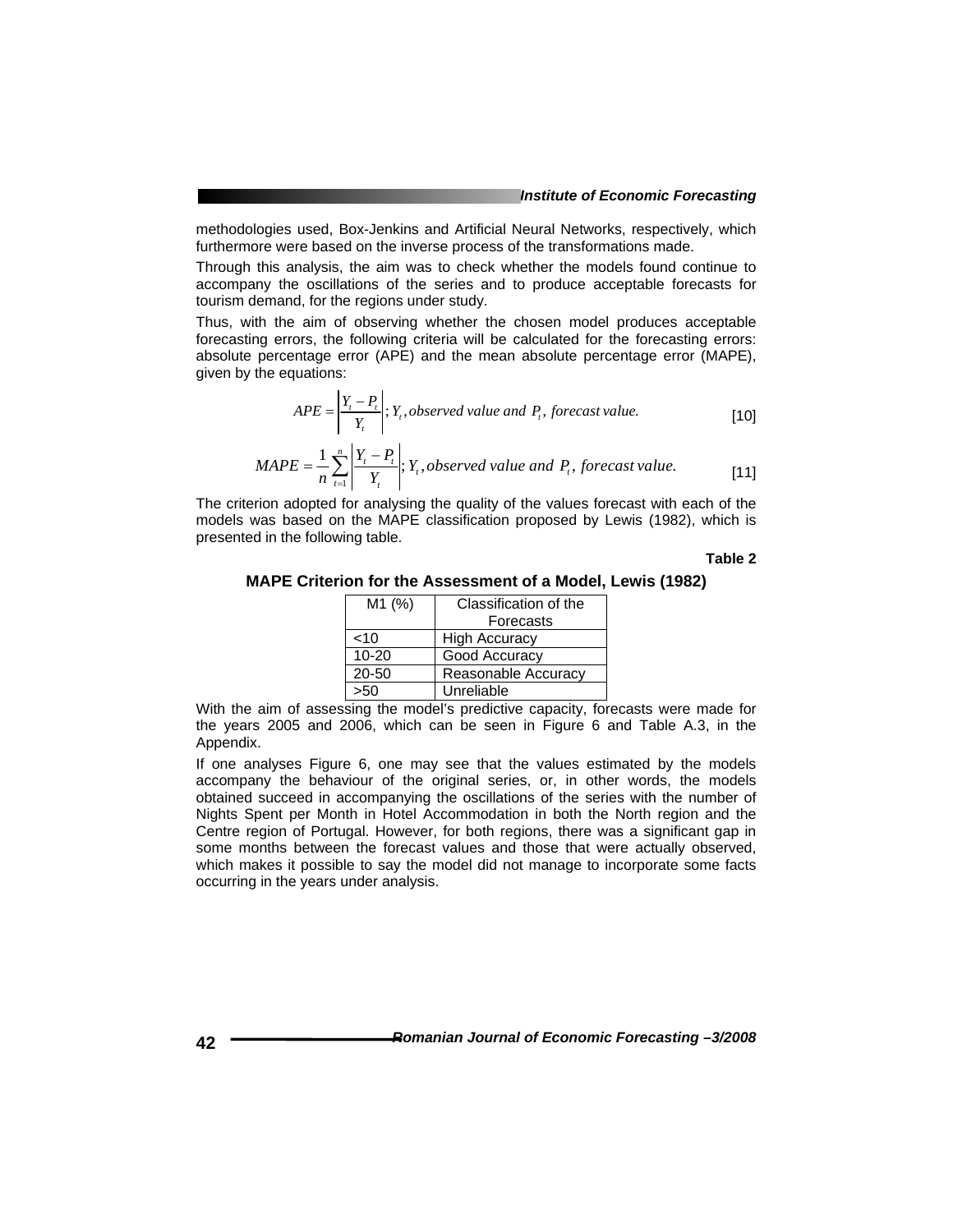**Figure 6** 

#### **Original Nights Spent and Prediction Tourism Demand with ARIMA and ANN models, for both regions, in the period 2005:01 to 2006:12**



Presented in Table 3 are the values of the absolute percentage error (APE) and the mean absolute percentage error (MAPE). From the analysis of the error values and also based on the criteria established by Lewis (1982) and presented in Table 2, it may be said that the models successfully produced highly accurate forecasts for 2005, since the MAPE has values of lower than 10%, for each of the models. However, for 2006, whilst the Artificial Neural Networks model continued to present highly satisfactory values of lower than 10%, for both regions, the same did not occur when the values of the ARIMA model were analysed. Despite presenting satisfactory values, which can be fitted into the interval that makes it possible to classify the forecasts as displaying "Good Accuracy", when compared with those from the Artificial Neural Networks model, these same values were slightly increased. When the MAPE was calculated for the test group (including the years 2005 and 2006), for each of the regions, it was seen that, for the North region, the ARIMA model presented a value of 9.39% and the Artificial Neural Network model one of 7.79%. Similar values were also produced for the Centre region, 9.48% and 7.80%, for the ARIMA model and the Artificial Neural Networks model, respectively. This fact is interesting, given that, for example, the artificial neural networks models constructed for each of the regions were subjected to different pre-processing procedures, despite their having used the same network. It would be interesting to continue to apply this methodology in future studies, with the aim of observing whether the constructed models continue to display the same behaviour.

It should further be stressed that some of the values recorded for the APE, for the years 2005 and 2006 and for both regions, were higher than 10% and 20%, resulting from the fact that the models showed some difficulty in making good forecasts whenever events occurred that caused them to significantly alter the observed values, despite their continuing to be classified as reliable forecasts. These facts may, for example, be a consequence of the high level of promotion in international markets that has been afforded to the regions under analysis. At the same time, local authorities have also invested more heavily in the promotion and organisation of cultural events and the holding of theme-based trade fairs, amongst other events. For the North region, investments were made in the promotion of some tourist destinations, such as the Douro International Natural Park and the Alto Douro Wine Region, while, in the Centre region, attention was paid to promoting and investing in the creation of better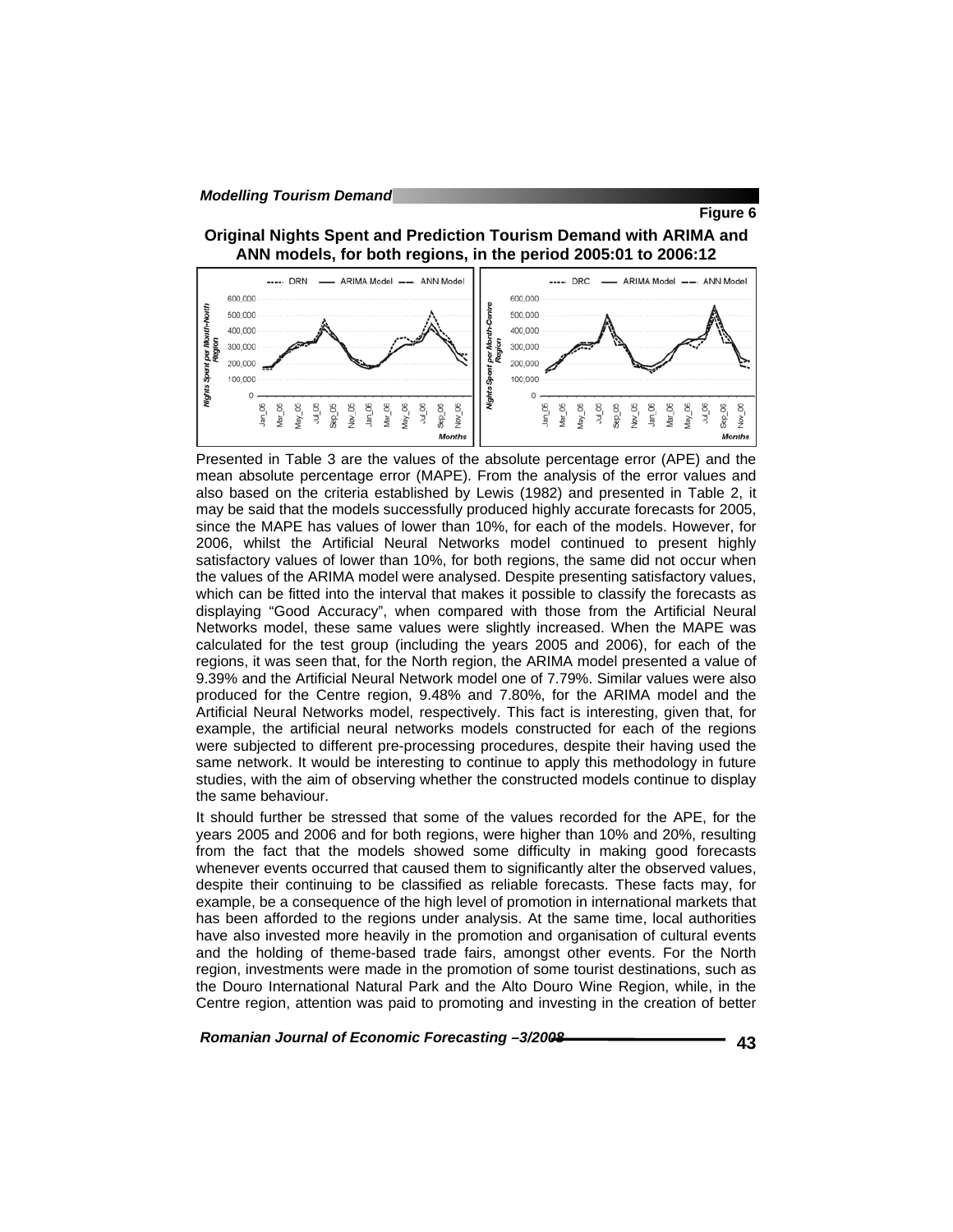#### *Institute of Economic Forecasting*

facilities for winter sports, namely skiing and snowboarding, which attract people to the region, essentially in the winter months. Since they were not incorporated into the models, all these factors mean that the models themselves have some difficulty in producing forecasts that lead to a very low APE, so that mechanisms need to be created that make it possible to minimise errors, such as, for example, working with intervention variables.

**Table 3** 

|               |              | North Region |              |            | Centre Region |            |       |            |  |
|---------------|--------------|--------------|--------------|------------|---------------|------------|-------|------------|--|
| <b>Months</b> |              | 2006<br>2005 |              |            |               | 2005       | 2006  |            |  |
|               | <b>ARIMA</b> | <b>ANN</b>   | <b>ARIMA</b> | <b>ANN</b> | <b>ARIMA</b>  | <b>RNA</b> | ARIMA | <b>ANN</b> |  |
|               | 'APE)        | (APE)        | (APE)        | (APE)      | (APE)         | (APE)      | (APE) | (APE)      |  |
| January       | 7.4%         | 8.5%         | 3.9%         | 4.8%       | 11.9%         | 8.2%       | 25.8% | 12.6%      |  |
| February      | 11.2%        | $9.0\%$      | 3.8%         | 5.8%       | 15.9%         | 1.1%       | 14.9% | 1.9%       |  |
| March         | 4.5%         | 10.7%        | 2.3%         | 1.1%       | 8.8%          | 9.9%       | 21.3% | 2.5%       |  |
| April         | 10.0%        | 6.0%         | 20.2%        | 18.9%      | 7.4%          | 8.1%       | 0.2%  | 1.9%       |  |
| May           | 5.8%         | 5.0%         | 12.6%        | 12.4%      | 6.1%          | 10.5%      | 9.6%  | 2.6%       |  |
| June          | 5.8%         | 8.5%         | 2.3%         | 5.8%       | 6.6%          | 12.7%      | 19.0% | 19.4%      |  |
| July          | 7.8%         | 5.0%         | 11.9%        | 3.2%       | 1.5%          | 4.9%       | 8.0%  | 1.8%       |  |
| August        | 6.9%         | 11.8%        | 14.1%        | 21.0%      | 2.3%          | 8.0%       | 5.6%  | 8.0%       |  |
| September     | 7.5%         | 1.4%         | 9.7%         | 10.6%      | 6.2%          | 11.3%      | 7.3%  | 14.8%      |  |
| October       | 4.1%         | 4.0%         | 13.4%        | 4.6%       | 8.6%          | 7.4%       | 7.3%  | 4.0%       |  |
| November      | 5.4%         | 1.8%         | 13.0%        | 2.0%       | 8.9%          | 6.5%       | 13.5% | 9.0%       |  |
| December      | 15.8%        | 11.0%        | 26.1%        | 14.2%      | 5.8%          | 0.8%       | 4.8%  | 19.5%      |  |
| <b>MAPE</b>   | 7.7          | 6.9          | 11.1%        | 8.7%       | 7.5           | 7.4        | 11.4% | 8.2%       |  |

#### **Values of APE and MAPE, for both regions, in the period 2005:01 to 2006:12**

From the analysis carried out previously, it was seen that there is only a slight difference between the values obtained for the MAPE, with the two models constructed with the different methodologies and for both regions. It may, however, be inferred that the Artificial Neural Networks models presented satisfactory statistical and adjustment qualities, showing themselves to be suitable for modelling and forecasting the reference series, when compared with the models produced by the Box-Jenkins methodology, or, in other words, the Artificial Neural Networks methodology may be considered an alternative to the classical Box-Jenkins methodology, in the analysis of tourism demand.

# **3. Conclusions**

Portugal has had a similar experience to other countries where tourism has been an activity that generates wealth and plays an increasingly significant role in the country's economy.

In such a context, the public or private organisations that are closely linked to the tourism sector and have been implemented in the regions under study (the North and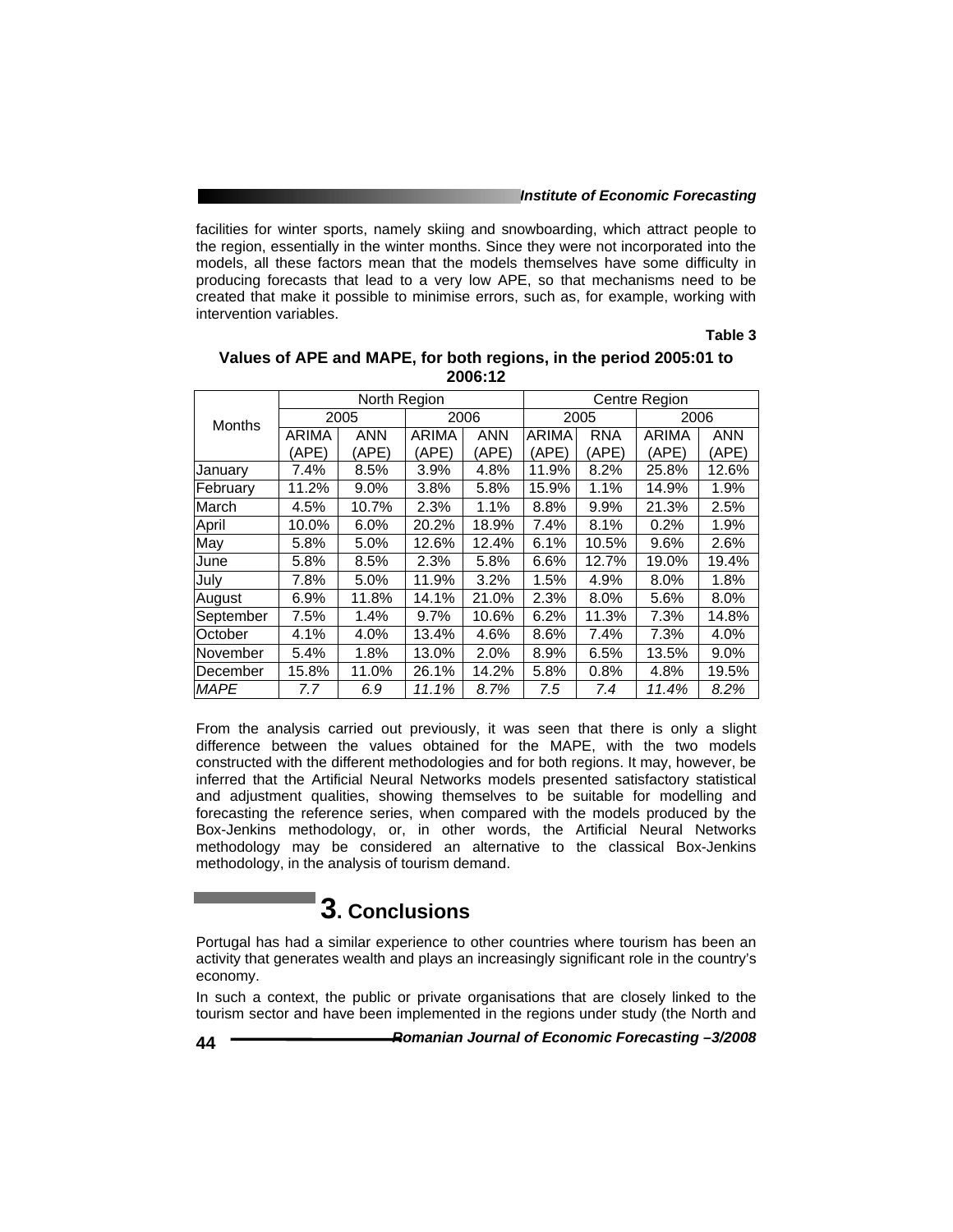Centre regions of Portugal) must devote their energies to building mechanisms that allow them to anticipate the evolution of tourism demand, with the aim of creating favourable conditions for visitors to these tourist destinations.

This research has sought to investigate and highlight the usefulness of the ANN methodology as an alternative to the Box-Jenkins methodology, as well as to construct models with these two methodologies that make it possible to analyse and forecast tourism demand for the regions under study. The data predicting future national and international tourist flows, i.e. nights spent by tourists in hotel accommodation for the years 2005 and 2006, were presented and analysed, and then compared with the values that were in fact observed. In the case of the model constructed with the Box-Jenkins methodology, for the two regions under analysis, the  $ARIMA(0,1,1)\times(0,1,1)<sub>12</sub>$  model was the one that was best suited to analysing the

behaviour of the reference series, for both regions, making it possible to produce forecasts for the variable of tourism demand. Although they had distinct pre-processing procedures, the models constructed with the ANN methodology were based on a feedforward structure and trained with the resilient backpropagation algorithm, while the logistic sigmoidal activation function was used, with four neurones in the hidden layer. Each value of the series depends directly on the twelve preceding values. The forecasts were made monthly. The models obtained with the ANN methodology present quite satisfactory values, closely following the behaviour of the series that formed the basis for this study.

Thus, in view of the analysis that was carried out, it was concluded that the models obtained, for the two methodologies and for both regions, are valid for the sets of data that were used as a support and presented satisfactory statistical and adjustment qualities, showing themselves to be suitable for modelling and forecasting the reference series. However, the models constructed with the ANN methodology proved to be superior to those constructed with the Box-Jenkins methodology, which made it possible to infer that they can be considered an alternative to the Box-Jenkins methodology. Since the models showed some difficulty in making good forecasts for some events, it is suggested that these should be included in the model in the future, for example using intervention variables for this purpose. This is a challenge that the authors propose to take up in future research, with the aim of obtaining forecasts that are closer to those that are actually recorded and thus ensuring greater accuracy for the models.

## **References**

Bishop, C. M. (1995), *Neural Networks for pattern recognition*, Oxford University Press. Oxford. London.

Chu, Fong-Lin (1998), "Forecasting Tourist Arrivals: nonlinear sine wave or ARIMA?", *Journal of Travel Research*, 36: 79-84.

Faraway, J. and Chatfield, C. (1998), "Time series forecasting with neural networks: a comparative study using the airline data", *Applied Statistics*, 47: 231-250.

Fernandes, P. O. and Cepeda, F. T. (2000), "Aplicação da Metodologia de Box-Jenkins à Série Temporal de Turismo: Dormidas Mensais na Região Norte de

Romanian Journal of Economic Forecasting -3/2008 **<b>1997 1998 1998**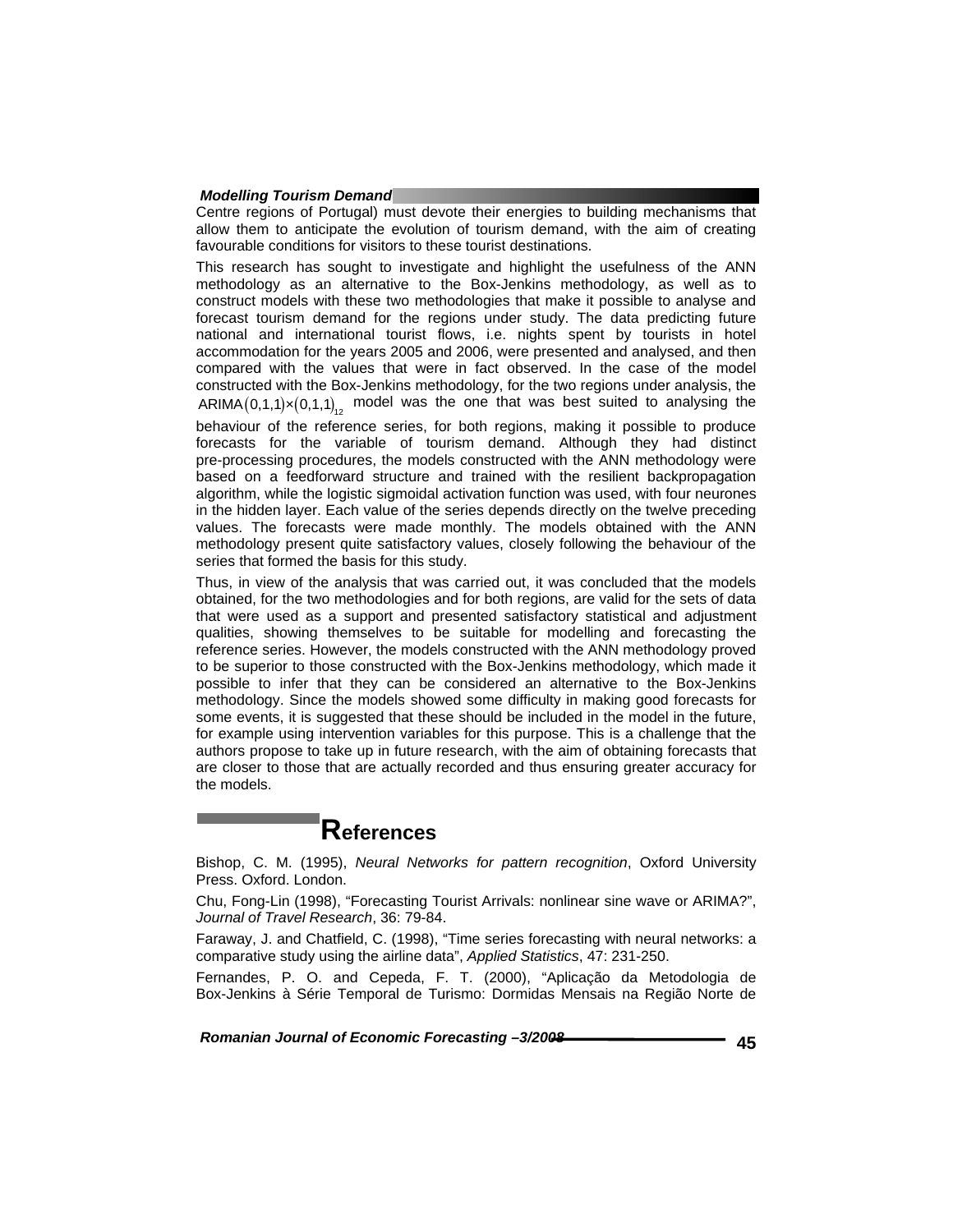Portugal", *Actas do VII Congresso da Associação Portuguesa de Desenvolvimento Regional,* vol. I, Universidade dos Açores; Ponta Delgada, Açores, Portugal, 261-272.

Fernandes, P. O. and Teixeira, J. P. (2007), "A new approach to modelling and forecasting monthly overnights in the Northern Region of Portugal", Proceedings of the 4th International Finance Conference, Université de Cergy; Hammamet, Medina, Tunísia.

Fernandes, P. O. (2005), "*Modelling, Prediction and Behaviour Analysis of Tourism Demand in the North of Portugal*", Ph.D. Thesis in Applied Economy and Regional Analysis, Valladolid University - Spain.

González, C. S. (1999), "*Métodos Econometricos*", 1st Eds; Editorial Ariel, Barcelona, Spain.

Hansen, J. V., Mcdonald, J. B. and Nelson, R. D. (1999), "Time series prediction with genetic-algorithm designed neural networks: an empirical comparison with modern statistical models", *ComputlIntell*, (15): 171-184.

Haykin, S. (1999), "*Neural Networks. A comprehensive foundation"*, New Jersey, Prentice Hall.

Hill, T., O'connor, M. and Remus, W. (1996), "Neural network models for time series forecasts", *Management Science*, 42(7): 1082-1092.

INE - Anuários Estatísticos do Turismo de 1987 e 2006, Lisboa, Portugal.

Lewis, C.D. (1982), "*Industrial and Business Forecasting Method"*, Butterworth Scientific. London.

Murteira, B. F., Müller, D. A. and Turkman, K. F. (1993), *Análise de sucessões cronológicas*, McGraw-Hill; Lisboa.

Otero, J. M. (1993), *Econometría - series temporales y predicción*, Editorial AC; Madrid, Spain.

Parra, S. B. and Domingo, J. U. (1987), "Análisis de series temporales de turismo de la Comunidad Valenciana", *Estadística Española*, (114): 111-132.

Pulido, A. (1989), "*Predicción Económica y Empresarial*", Ediciones Pirámide, Madrid, Spain.

Rodrigues, J. S. (2000), "*Redes neuronais aplicadas à segmentação e classificação de leucócitos em imagens"*, Mater Thesis, Engenharia Electrónica e Telecomunicações, Universidade de Aveiro, Portugal.

Rumelhart, D. E. and McClelland, J. L. (1986), "*Parallel Distributed Processing: Explorations in the Microstructure of Cognition*", vol. 1, Foundations. The Massachusetts Institute of Technology Press, Cambridge.

Thawornwong, S. and Enke, D. (2004), "The adaptive selection of financial and economic variables for use with artificial neural networks", *Neurocomputing*, (6): 205- 232.

Witt, S. F. and Witt, C. A. (1995), "Forecasting tourism demand: a review of empirical research". *International Journal of Forecasting*, (11): 447-475.

Wong, K. F. (2002), "Introduction: Tourism Forecasting State of the Art", *Journal of Travel and Tourism Marketing*, (13): 1-3.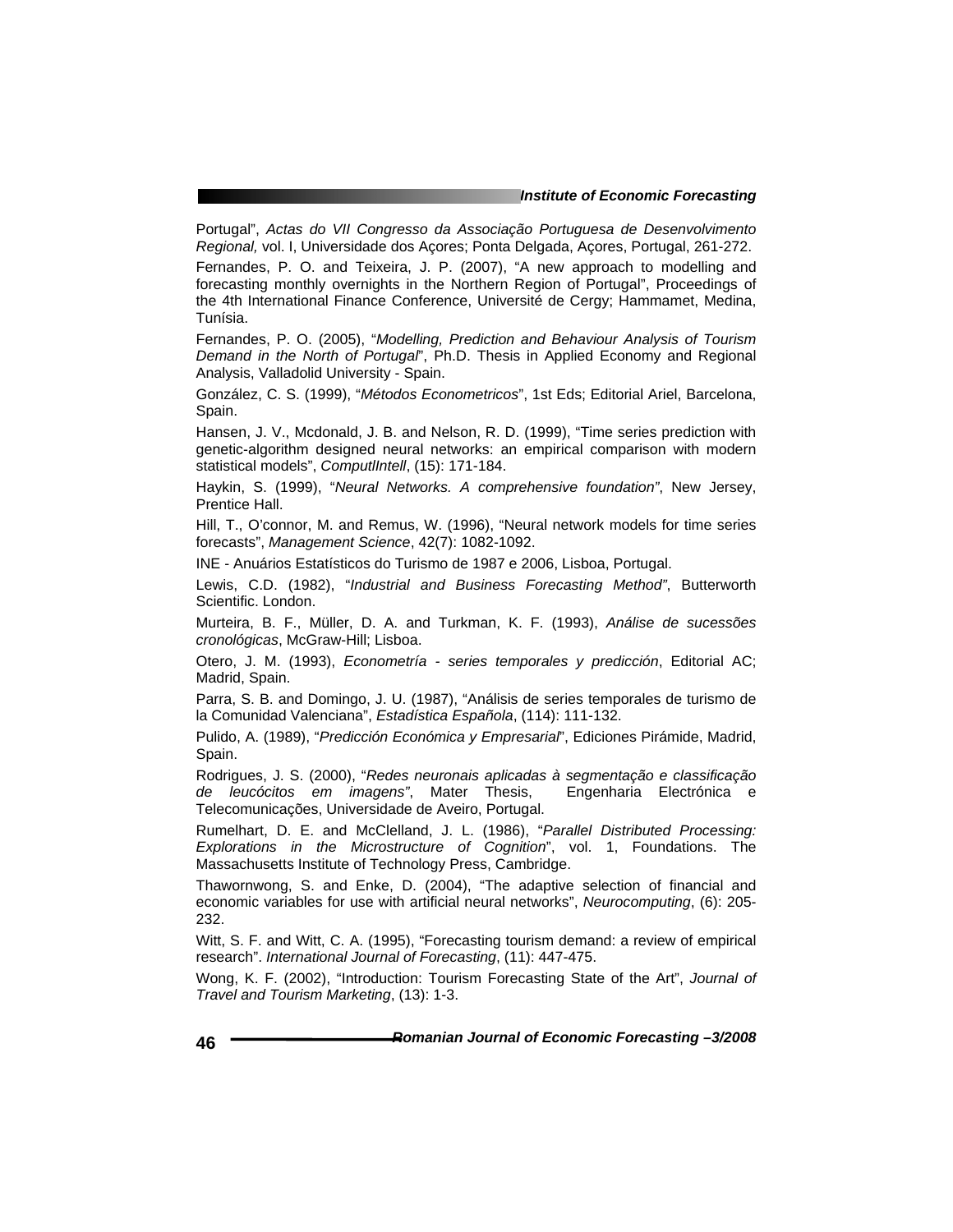Yu, G. and Schwartz, Z. (2006), "Forecasting Short Time-Series Tourism Demand with Artificial Intelligence Models", *Journal of Travel Research*, (45): 194-203.

Zou, H. and Yang, Y. (2004), "Combining time series models for forecasting", *International Journal of Forecasting*, 20: 69-84.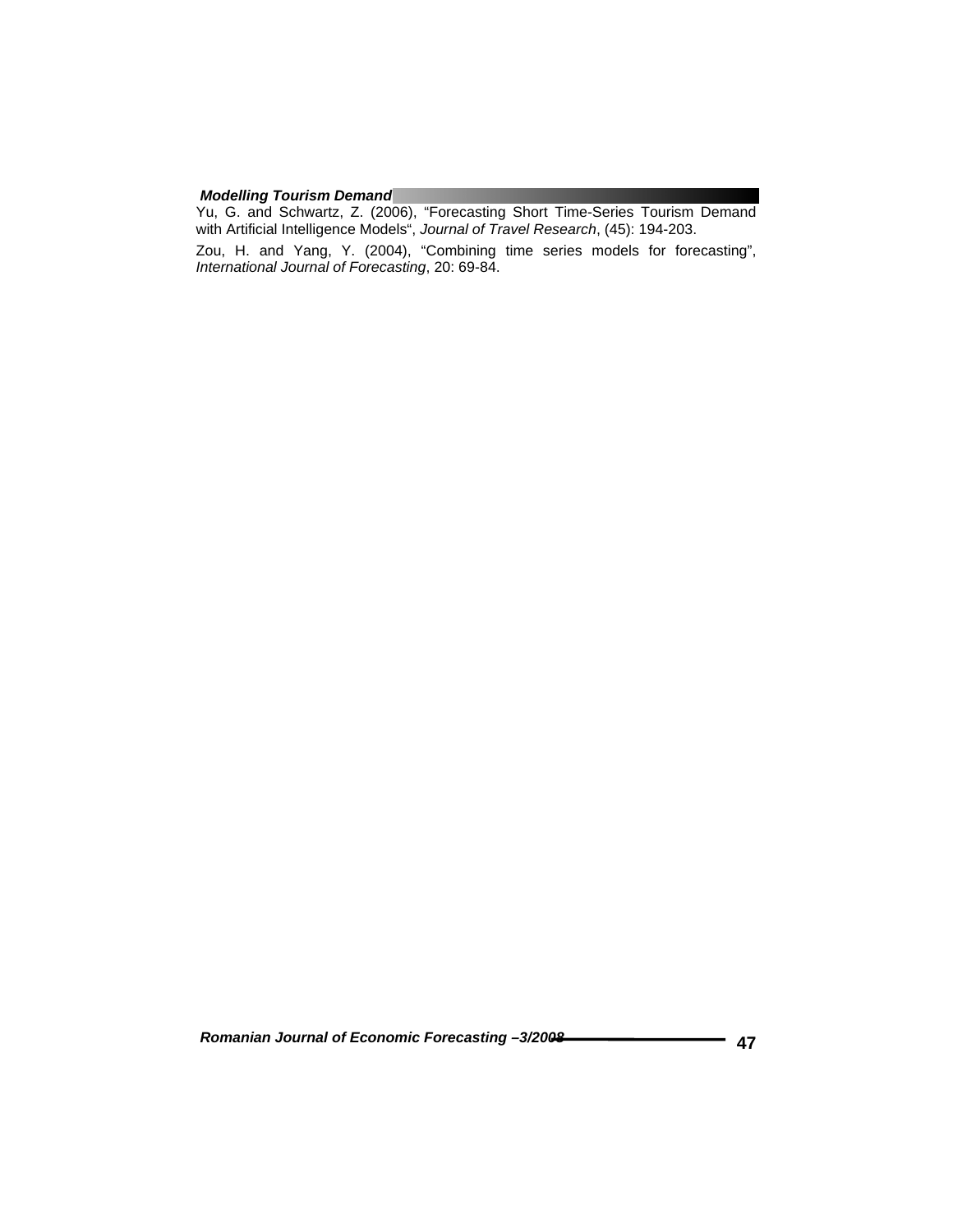### *Appendix A*

**Table A.1** 

|  | Value of the Original Series, for the period between 1987:01 and 2006:12, North region. |  |
|--|-----------------------------------------------------------------------------------------|--|
|  |                                                                                         |  |

| Years         |         |         |         |         |         |         |         |                                                                                                     |         |         |
|---------------|---------|---------|---------|---------|---------|---------|---------|-----------------------------------------------------------------------------------------------------|---------|---------|
|               | 1987    | 1988    | 1989    | 1990    | 1991    | 1992    | 1993    | 1994                                                                                                | 1995    | 1996    |
| Months        |         |         |         |         |         |         |         |                                                                                                     |         |         |
| January       | 102.447 | 118.011 | 122.217 | 126.671 | 126.826 | 124.194 | 121.469 | 118,606                                                                                             | 122.480 | 126.910 |
| February      | 102.123 | 117.547 | 116.837 | 129.802 | 131.653 | 127.474 | 129.284 | 122.988                                                                                             | 130.393 | 139.403 |
| March         | 125.401 | 142.687 | 160.658 | 158.701 | 188.999 | 157.536 | 154.734 | 175.261                                                                                             | 156.645 | 172.393 |
| April         | 150.042 | 167.118 | 169.326 | 197.757 | 182.290 | 196.087 | 189.142 | 185.525                                                                                             | 209.263 | 213.973 |
| May           | 180.430 | 189.823 | 199.158 | 207.876 | 219.187 | 223.918 | 198.402 | 232.075                                                                                             | 218.666 | 239.142 |
| June          | 197.113 | 207.729 | 218.595 | 227.159 | 251.295 | 207.907 | 207.216 | 248.237                                                                                             | 222.720 | 245.264 |
| July          | 229.293 | 254.523 | 252.634 | 257.633 | 273.927 | 231.801 | 231.453 | 246.274                                                                                             | 247.589 | 248.398 |
| August        | 304.847 | 315.113 | 329.014 | 351.500 | 341.490 | 312.026 | 304.576 | 322.366                                                                                             | 320.750 | 336.086 |
| September     | 238.542 | 258.287 | 278.074 | 284.867 | 283.378 | 259.023 | 249.583 | 266.094                                                                                             | 269.433 | 280.769 |
| October       | 173.503 | 174.359 | 189.664 | 216.286 | 197.241 | 205.400 | 202.792 | 206.256                                                                                             | 196.466 | 225.734 |
| November      | 130.187 | 137.933 | 138.683 | 162.062 | 152.554 | 149.289 | 141.976 | 144.803                                                                                             | 152.340 | 175.438 |
| December      | 114.229 | 128.774 | 127.730 | 139.683 | 132.802 | 130.963 | 120.748 | 139.706                                                                                             | 140.643 | 143.163 |
| Total         |         |         |         |         |         |         |         | 2.048.157 2.211.904 2.302.590 2.459.997 2.481.642 2.325.618 2.251.375 2.408.191 2.387.388 2.546.673 |         |         |
| Years         |         |         |         |         |         |         |         |                                                                                                     |         |         |
|               | 1997    | 1998    | 1999    | 2000    | 2001    | 2002    | 2003    | 2004                                                                                                | 2005    | 2006    |
| <b>Months</b> |         |         |         |         |         |         |         |                                                                                                     |         |         |
| January       | 140.430 | 148.218 | 163.696 | 162.389 | 176.690 | 165.653 | 155.527 | 162.900                                                                                             | 168.100 | 180.700 |
| February      | 141.183 | 157.415 | 165.988 | 162.637 | 186.586 | 181.005 | 177.818 | 181.900                                                                                             | 166.800 | 195.100 |
| March         | 219.465 | 209.929 | 228.149 | 226.010 | 245.261 | 249.214 | 214.106 | 224.600                                                                                             | 247.000 | 237.200 |
| April         | 224.382 | 232.767 | 242.744 | 262.865 | 291.395 | 253.274 | 258.519 | 279.800                                                                                             | 268.500 | 352.600 |
| May           | 253.833 | 280.326 | 269.854 | 264.497 | 306.743 | 302.028 | 293.531 | 317.300                                                                                             | 316.900 | 361.200 |
| June          | 238.334 | 296.612 | 270.126 | 273.881 | 325.568 | 301.465 | 271.454 | 355.300                                                                                             | 307.700 | 331.500 |
| July          | 266.993 | 303.866 | 306.031 | 324.962 | 351.955 | 314.560 | 318.706 | 324.400                                                                                             | 358.500 | 388.400 |
| August        | 345.672 | 377.645 | 385.868 | 397.405 | 452.581 | 444.991 | 433.211 | 426.900                                                                                             | 472.400 | 524.500 |
| September     | 288.409 | 309.700 | 321.248 | 331.155 | 383.793 | 361.181 | 343.534 | 342.100                                                                                             | 362.200 | 406.500 |
| October       | 232.052 | 263.522 | 280.597 | 263.217 | 319.417 | 287.383 | 281.472 | 311.500                                                                                             | 315.900 | 353.300 |
| November      | 166.835 | 180.796 | 193.062 | 186.445 | 238.925 | 221.910 | 219.463 | 221.200                                                                                             | 233.400 | 258.800 |
| December      | 141.349 | 161.273 | 166.990 | 157.210 | 202.351 | 179.766 | 178.439 | 182.800                                                                                             | 221.300 | 254.700 |
| Total         |         |         |         |         |         |         |         | 2.658.9372.922.0692.994.3533.012.6733.481.2653.262.4303.145.7803.330.7003.438.7003.844.500          |         |         |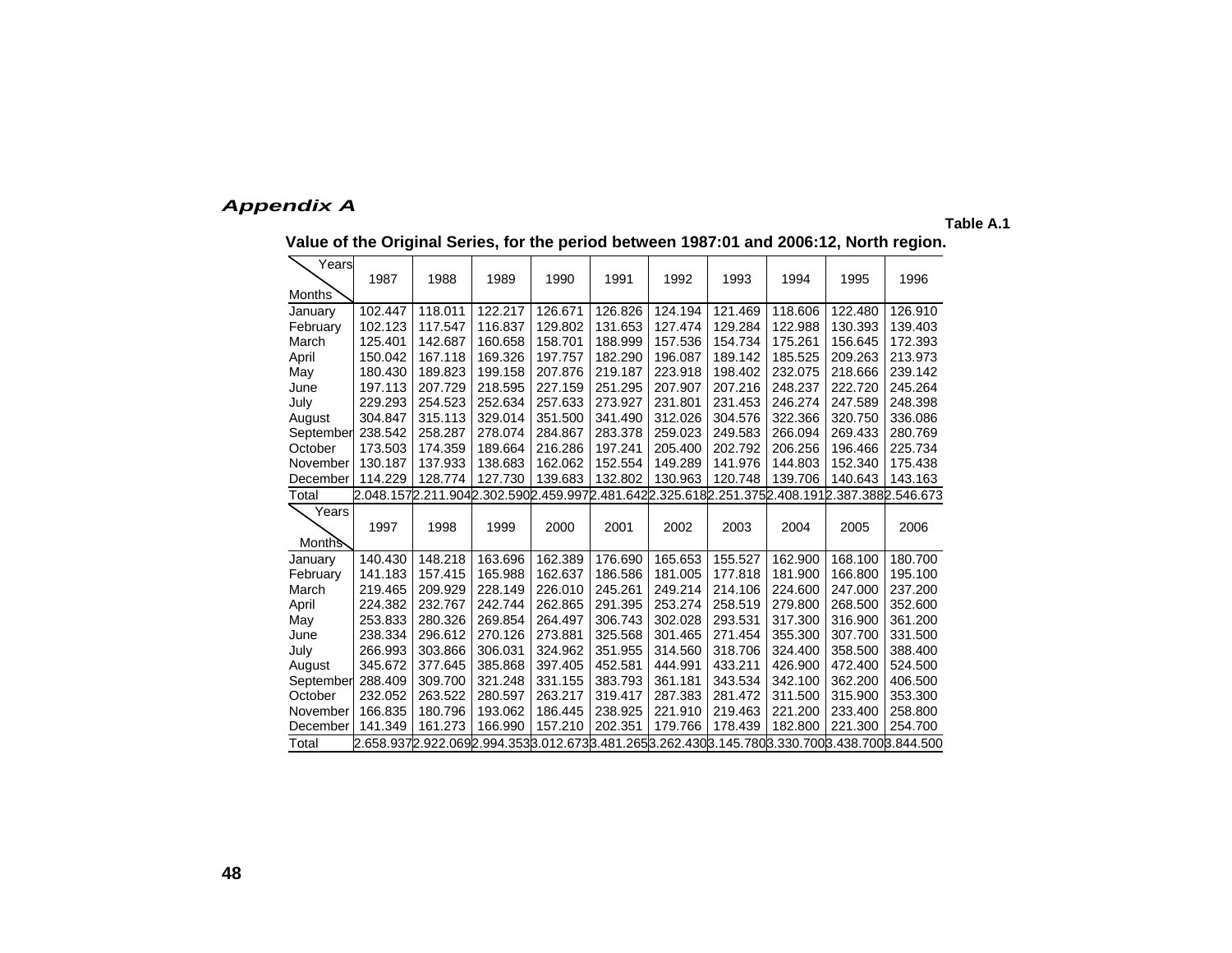| Years             |         |                            |         |         |                                        |         |         |         |         |                           |
|-------------------|---------|----------------------------|---------|---------|----------------------------------------|---------|---------|---------|---------|---------------------------|
|                   | 1987    | 1988                       | 1989    | 1990    | 1991                                   | 1992    | 1993    | 1994    | 1995    | 1996                      |
| Months'           |         |                            |         |         |                                        |         |         |         |         |                           |
| January           | 48.413  | 53.251                     | 60.593  | 66.389  | 67.712                                 | 72.006  | 73.457  | 69.142  | 70.798  | 69.186                    |
| February          | 53.932  | 66.257                     | 70.923  | 78.898  | 81.963                                 | 78.873  | 82.466  | 80.463  | 81.326  | 89.418                    |
| March             | 67.949  | 84.982                     | 118.949 | 91.836  | 114.931                                | 98.200  | 93.210  | 101.582 | 104.727 | 110.697                   |
| April             | 88.730  | 97.751                     | 88.999  | 121.039 | 112.756                                | 124.425 | 125.441 | 113.765 | 139.292 | 145.682                   |
| May               | 103.595 | 112.881                    | 122.323 | 125.580 | 130.316                                | 141.334 | 127.772 | 125.687 | 133.419 | 142.172                   |
| June              | 111.331 | 120.029                    | 126.325 | 138.110 | 140.715                                | 121.020 | 122.687 | 125.656 | 130.530 | 141.044                   |
| July              | 154.594 | 167.631                    | 182.117 | 183.161 | 175.843                                | 163.168 | 158.791 | 166.728 | 164.749 | 166.283                   |
| August            | 233.117 | 240.183                    | 263.974 | 259.879 | 267.754                                | 247.192 | 247.527 | 250.555 | 242.433 | 241.940                   |
| September         | 168.602 | 176.127                    | 190.951 | 190.030 | 193.701                                | 175.842 | 176.980 | 177.707 | 171.988 | 187.513                   |
| October           | 106.730 | 107.174                    | 118.864 | 127.891 | 123.425                                | 121.295 | 118.980 | 116.944 | 116.247 | 137.972                   |
| November          | 62.249  | 67.058                     | 75.367  | 83.646  | 85.675                                 | 84.867  | 72.739  | 80.985  | 80.925  | 100.324                   |
| December          | 58.618  | 67.540                     | 94.352  | 82.305  | 76.662                                 | 78.134  | 72.227  | 81.664  | 97.189  | 93.096                    |
| Total             |         | .257.8601.360.8641.513.737 |         |         | .548.764 1.571.453 1.506.356 1.472.277 |         |         |         |         | 490.8781.533.6231.625.327 |
|                   |         |                            |         |         |                                        |         |         |         |         |                           |
| Years             |         |                            |         |         |                                        |         |         |         |         |                           |
|                   | 1997    | 1998                       | 1999    | 2000    | 2001                                   | 2002    | 2003    | 2004    | 2005    | 2006                      |
| Months            |         |                            |         |         |                                        |         |         |         |         |                           |
| January           | 82.964  | 95.078                     | 105.697 | 97.748  | 97.835                                 | 99.913  | 136.669 | 144.481 | 146.800 | 146.300                   |
| February          | 95.439  | 106.779                    | 123.941 | 112.210 | 117.057                                | 118.807 | 146.512 | 169.494 | 172.000 | 184.500                   |
| March             | 137.757 | 122.126                    | 136.214 | 141.973 | 138.851                                | 156.803 | 196.309 | 206.316 | 251.100 | 219.800                   |
| April             | 136.194 | 151.959                    | 155.533 | 173.166 | 164.615                                | 154.440 | 240.487 | 263.603 | 264.200 | 317.200                   |
| May               | 159.817 | 176.390                    | 165.865 | 173.781 | 168.582                                | 172.775 | 282.940 | 290.185 | 299.900 | 320.500                   |
| June              | 144.019 | 173.863                    | 169.182 | 167.906 | 171.690                                | 172.701 | 256.314 | 308.510 | 293.000 | 294.000                   |
| July              | 185.696 | 200.270                    | 203.694 | 211.569 | 200.343                                | 185.184 | 297.678 | 308.175 | 348.200 | 358.000                   |
| August            | 262.815 | 294.081                    | 280.780 | 296.264 | 287.122                                | 288.336 | 439.293 | 442.413 | 496.700 | 534.200                   |
| September         | 193.321 | 216.871                    | 214.071 | 213.978 | 211.241                                | 211.734 | 319.576 | 331.474 | 353.900 | 388.300                   |
| October           | 147.357 | 162.655                    | 161.856 | 162.932 | 163.283                                | 158.020 | 257.783 | 300.534 | 294.200 | 316.100                   |
| November          | 107.827 | 109.382                    | 122.468 | 131.786 | 125.344                                | 125.915 | 183.431 | 182.155 | 198.200 | 208.200                   |
| December<br>Total | 100.364 | 96.465                     | 108.546 | 116.821 | 110.652                                | 108.691 | 161.020 | 163.759 | 179.200 | 221.000                   |

**Value of the Original Series, for the period between 1987:01 and 2006:12, Centre region** 

**Table A.2**